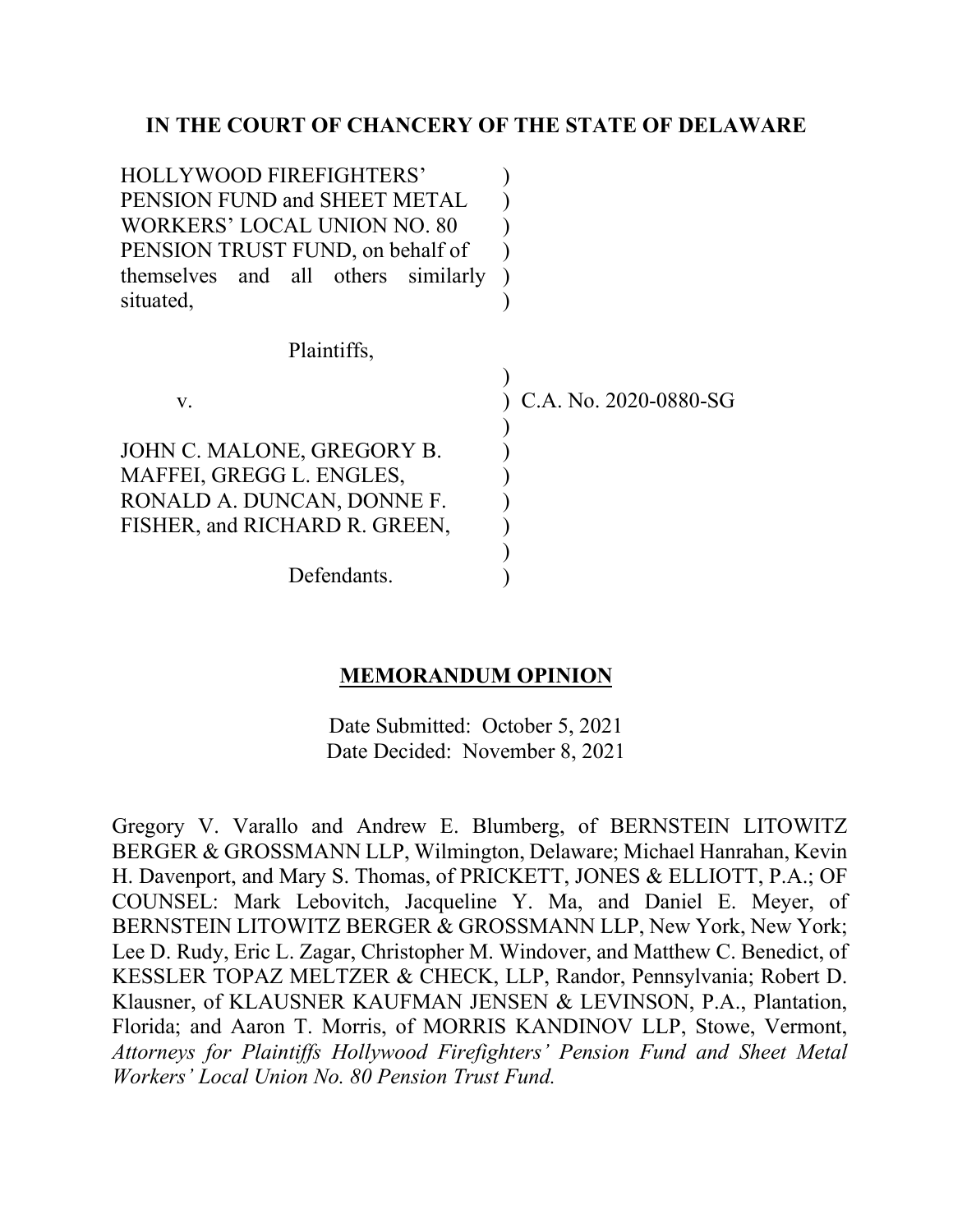Robert S. Saunders, Joseph O. Larkin, Matthew P. Majarian, and Ryan M. Lindsay, of SKADDEN, ARPS, SLATE, MEAGHER & FLOM LLP, Wilmington, Delaware; OF COUNSEL: Richard B. Harper, Thomas E. O'Brien, and Vern Cassin, of BAKER BOTTS LLP, New York, New York, *Attorneys for Defendants John C. Malone and Gregory B. Maffei*.

Kenneth J. Nachbar, Megan W. Cascio, Thomas P. Will, and Sarah P. Kaboly, of MORRIS, NICHOLS, ARSHT & TUNNELL LLP, Wilmington, Delaware, *Attorneys for Defendant Gregg L. Engles*.

Douglas D. Herrmann and Emily L. Wheatley, of TROUTMAN PEPPER HAMILTON SANDERS LLP, Wilmington, Delaware, *Attorneys for Defendants Ronald A. Duncan, Donne F. Fisher, and Richard R. Green*.

**GLASSCOCK, Vice Chancellor**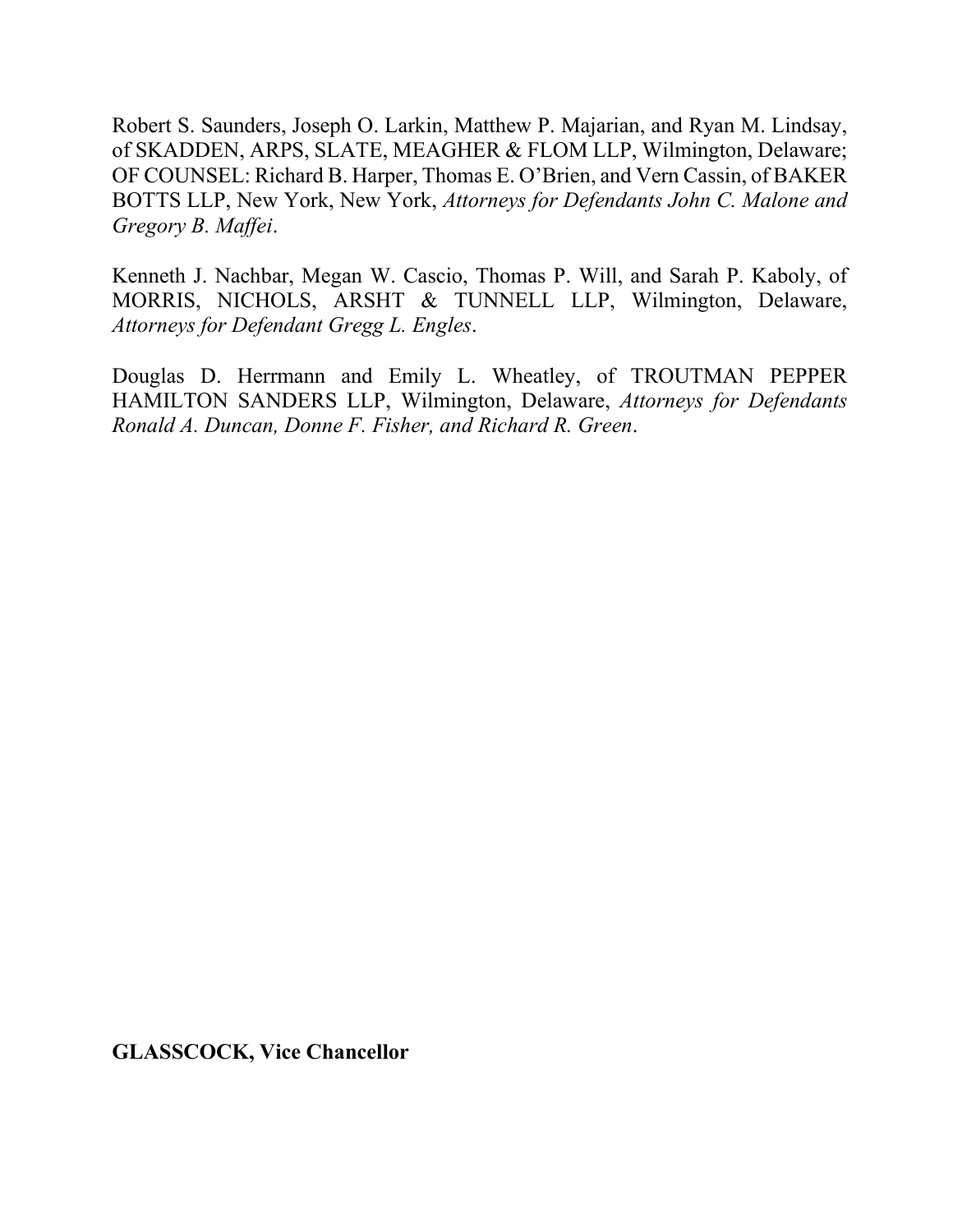To historically-minded Delawareans, the Wedge brings to mind a political delta of land at the state's northwestern corner. Delaware's western boundary is the Transpeninsular line, separating the state from Maryland. Its northern boundary with Pennsylvania, uniquely, is formed by an arc with a radius of twelve miles—the Twelve Mile Circle line—measured (originally at least) from the cupola of the Court House in New Castle. The line separating Maryland and Pennsylvania, of course, is the Mason-Dixon line. If these three lines were intended to meet at a point, that intention was frustrated. The tangent of the Twelve Mile Circle missed the intersection of Mason-Dixon and Transpeninsular lines, passing to its east, and intersecting the Transpeninsular to the south. The rough square-mile triangle resulting was the subject of a boundary dispute between Pennsylvania and Delaware not settled until the 1920s.

Corporate finance academics have another delta in mind when they speak of "the Wedge." That delta represents the difference between the percentage of corporate ownership held by a stockholder, and the percentage of voting power represented by her stock; that differential results where various classes of stock have distinct voting rights. Where voting power is concentrated in stockholders owning a minority of corporate equity, misalignments of interest arise, and the greater such disparity (the larger the Wedge, in other words) the more the misalignment decreases the value of the company, theoretically at least.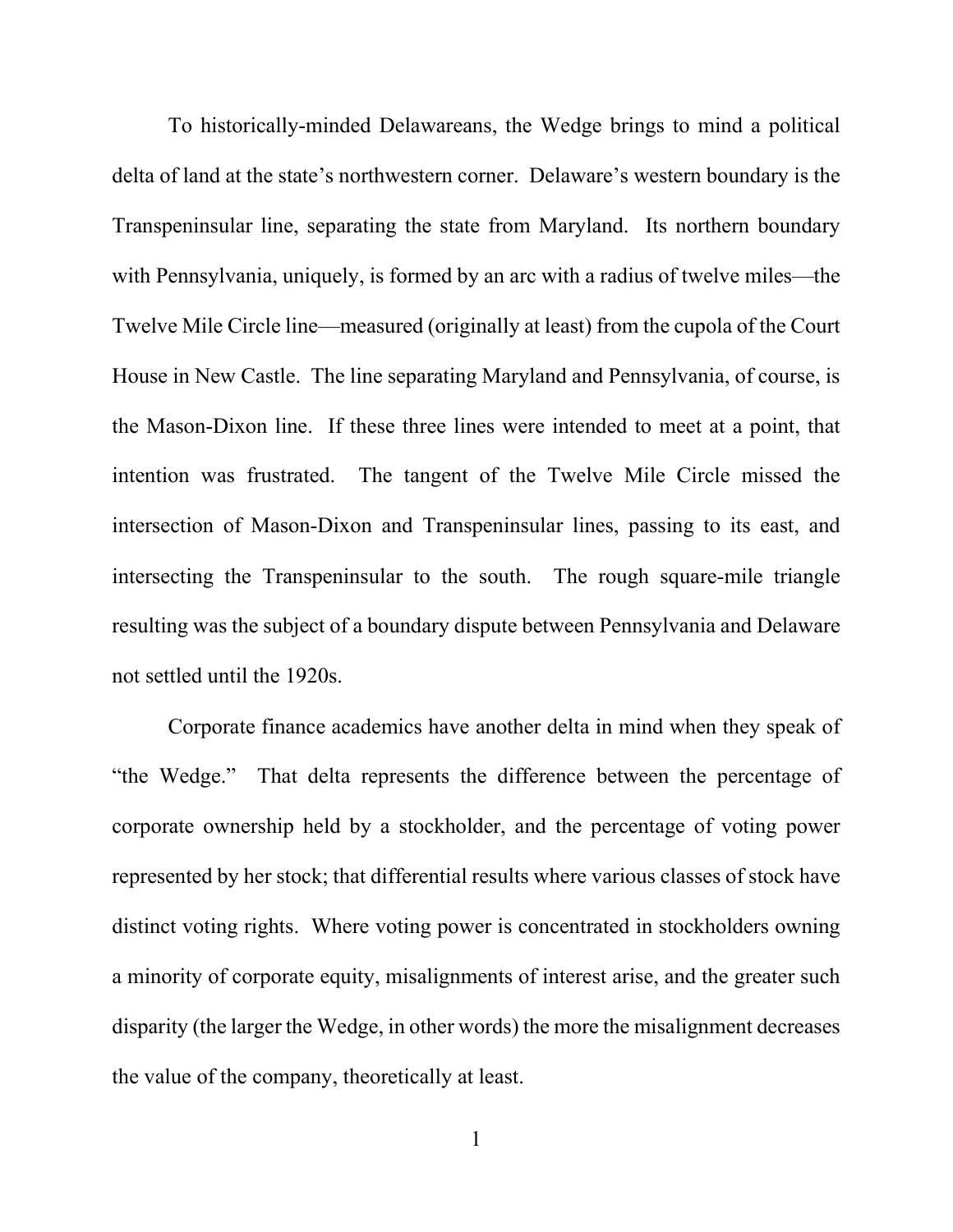Before me is a contested mootness fee request. The Plaintiffs sought injunctive relief regarding a corporate merger, arguing that the merger violated Delaware General Corporation Law (the "DGCL"), specifically Section 203.<sup>1</sup> The parties agreed to a preliminary injunction stipulation (the "PI Stipulation") that, among other features, decreased the Wedge that would exist, post-transaction. The litigation continued over other issues resulting from the transaction, and the Plaintiffs procured a large damages award for their class (the "Settlement"), for which I have approved their attorneys' fees and costs in the amount of \$22 million.<sup>2</sup> That award is not at issue. The Plaintiffs here have filed a motion for a mootness fee (the "Motion"), seeking an additional \$22 million, for the benefits conferred by the PI Stipulation, most but not all of which, in their view, is justified by the reduction of the Wedge. They refer to an expert report, which ascribes very large theoretical benefits to the Wedge reduction. The Defendants agree that a mootness fee is appropriate, for the benefit achieved of compliance of the merger with Section 203, but argue that the benefits of the Wedge reduction are speculative and do not run to the Plaintiff class. They suggest an award of \$1 (or perhaps \$2) million. I find that I can award an appropriate mootness fee without addressing the pertinence

<sup>1</sup> 8 *Del. C.* § 203.

 $2$  Stipulation and Agreement of Settlement, Compromise, and Release, Dkt. No. 123 [hereinafter "Settlement Stip."].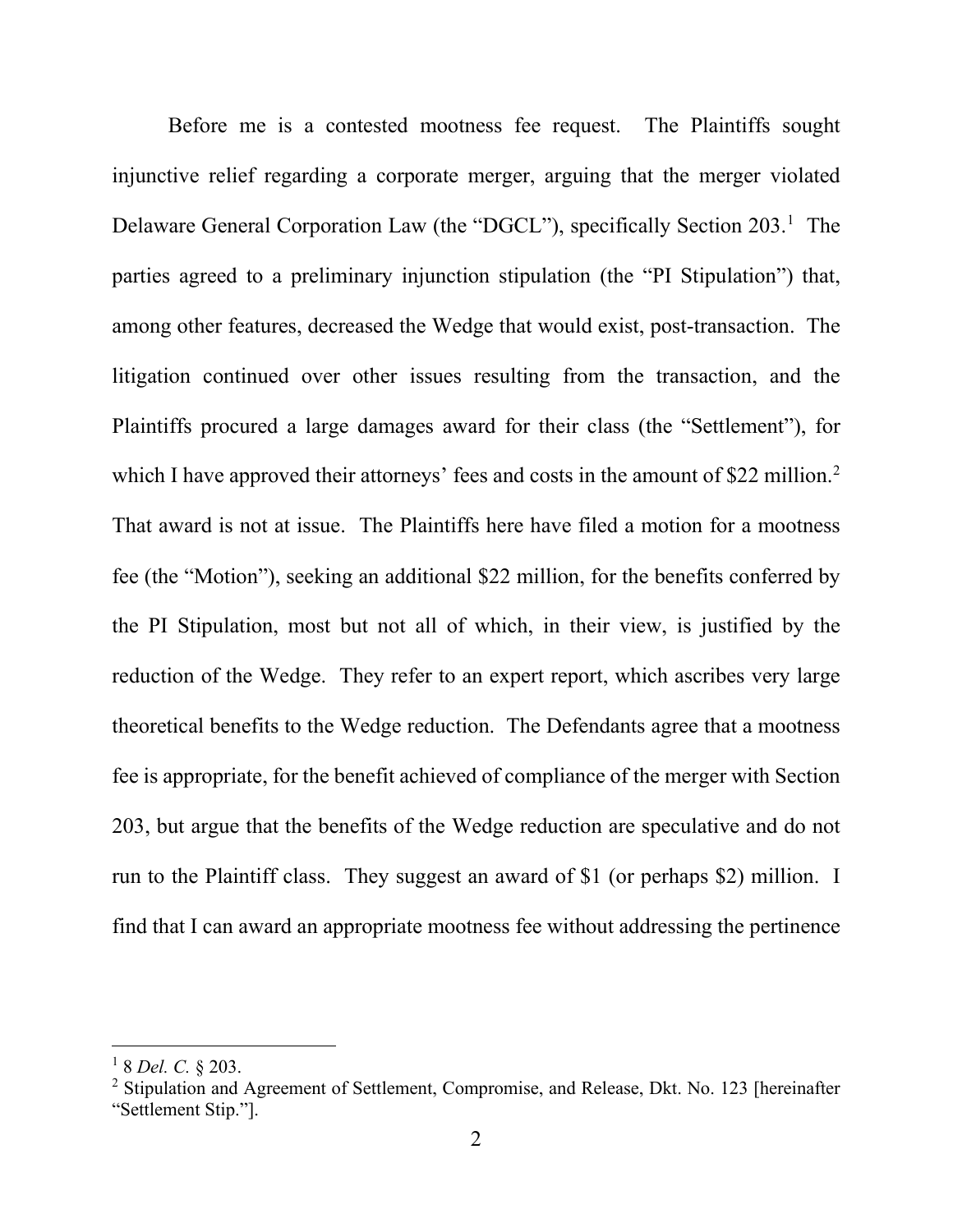of the contentious Wedge issue. I find a fee of \$9.35 million appropriate. My reasoning follows.

#### **I. BACKGROUND3**

#### *A. The Parties*

The Plaintiffs in the action are Hollywood Firefighters' Pension Fund, West Palm Beach Firefighters' Pension Fund, and Sheet Metal Workers' Local Union No. 80 Pension Trust Fund (together, the "Plaintiffs"). 4

The Defendants in the action include GCI Liberty, Inc. ("GCI" or the "Company") and members of its Board of Directors (the "Board"): John C. Malone, Gregory B. Maffei, Gregg L. Engles, Ronald A. Duncan, Donne F. Fisher, Richard R. Green, and Sue Ann Hamilton (collectively with the Company, the "Defendants").<sup>5</sup> Malone is GCI's Chairman of the Board. Maffei is GCI's chief executive officer.

<sup>&</sup>lt;sup>3</sup> I draw these facts from the PI Stipulation and from the parties' papers submitted in connection with the Motion. Where further facts are necessary, I draw from the First Amended Complaint, following *In re Activision Blizzard, Inc. S'holder Litig*. *See In re Activision*, 124 A.3d 1025, 1030– 31 (Del. Ch. 2015). "The Complaint's contents provide a sound basis for evaluating the Settlement, because its allegations present Lead Counsel's claims in the strongest possible light .... What follows are not formal factual findings." *Id.* While this Motion pertains specifically to the PI Stipulation and fees associated with the same, rather than the Settlement, the *Activision* reasoning still applies.<br><sup>4</sup> West Palm Beach Firefighters' Pension Fund ultimately withdrew as a Plaintiff in the action on

February 19, 2021. *See* Granted ([Proposed] Order Granting Withdrawal of Plaintiff West Palm Beach Firefighters' Pension Fund), Dkt. No. 113. It has been included in the above definition for purposes of strictly construing the factual universe as it existed at the time of the PI Stipulation.

<sup>5</sup> *See* Stip. at 2. Similarly, Sue Ann Hamilton and GCI were not named as defendants in the Second Amended Complaint, but have been included in the above definition to reflect the facts existing at the time of the PI Stipulation. *See* Second Am. Verified Class Action Compl., Dkt. No. 87.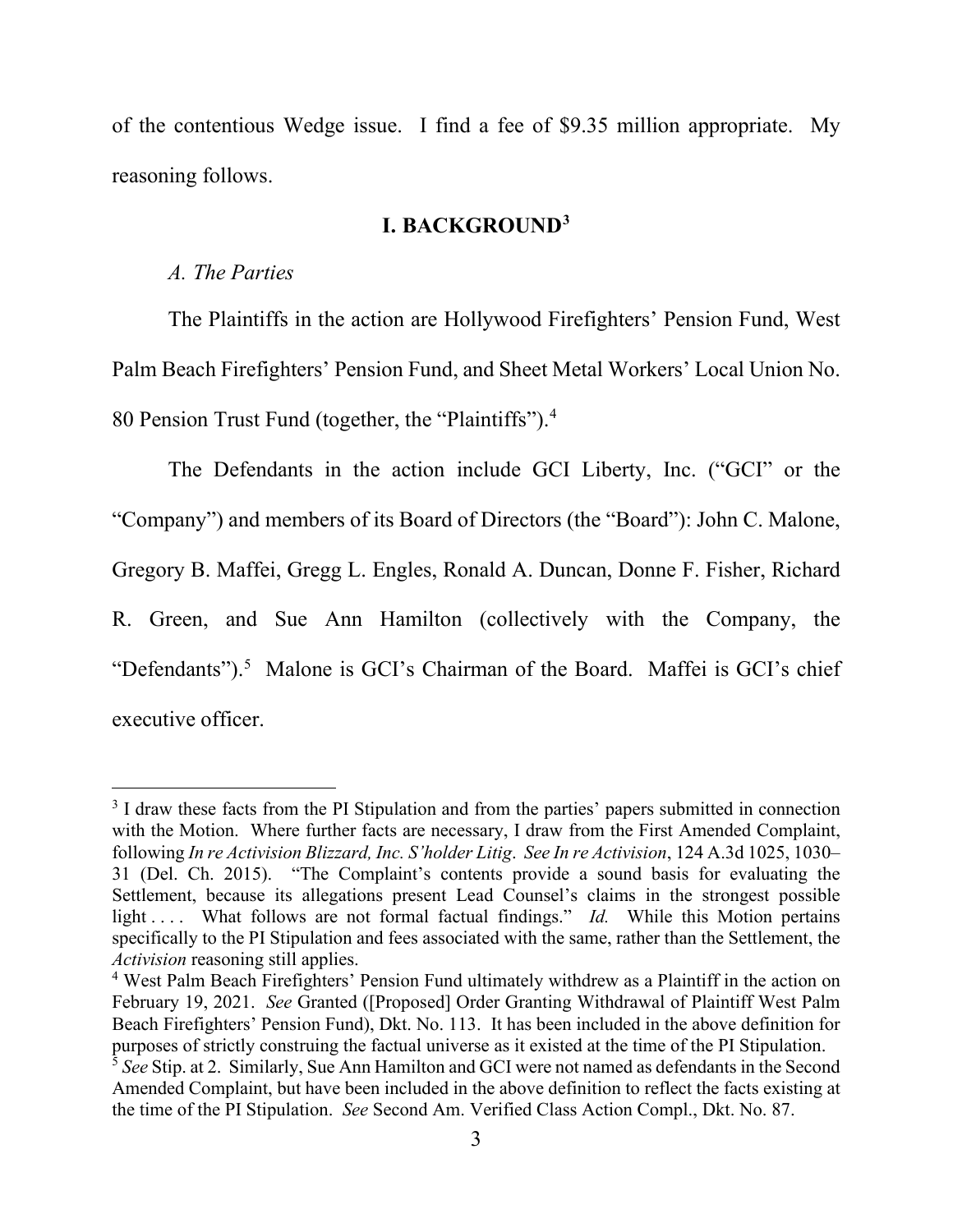The term Stipulating Parties includes each of the Plaintiffs and the Defendants.<sup>6</sup>

#### *B. Factual Overview*

#### 1. The Original Merger Agreement and Merger Consideration

The instant case arose from the stock-for-stock merger between the Company and Liberty Broadband Corporation ("Broadband"), announced in August 2020 (the "Merger").<sup>7</sup> The consideration for the Merger anticipated at that time, broadly speaking, would effect an exchange of the Company's one-vote-per-share Series A stock ("GCI Series A stock") for Broadband's zero-vote-per-share Series C stock ("Broadband Series C stock"). $8$  The consideration also contemplated Malone, the Chairman of GCI, and Maffei, the CEO of GCI, each converting their shares of the Company's ten-vote-per-share Series B stock ("GCI Series B stock") into Broadband's ten-vote-per-share Series B stock ("Broadband Series B stock").<sup>9</sup>

Further, Maffei owned certain GCI options (the "GCI Series B Options") exercisable for shares of supervoting GCI Series B stock.<sup>10</sup> As a result of the Merger, these GCI Series B Options were to be converted into Broadband options exercisable

<sup>6</sup> Granted (Stipulation and [Proposed] Order Withdrawing Mot. for Prelim. Inj.) 2, Dkt. No. 84 [hereinafter "Stip."].

<sup>&</sup>lt;sup>7</sup> Pls.' Opening Br. Supp. Mot. Att'ys' Fee Award Benefits Conferred by the Prelim. Inj. Stipulation 1, Dkt. No. 125 [hereinafter "OB"].

<sup>8</sup> *Id.* at 3–4.

<sup>9</sup> *Id.* at 4.

<sup>10</sup> *Id.* at 16.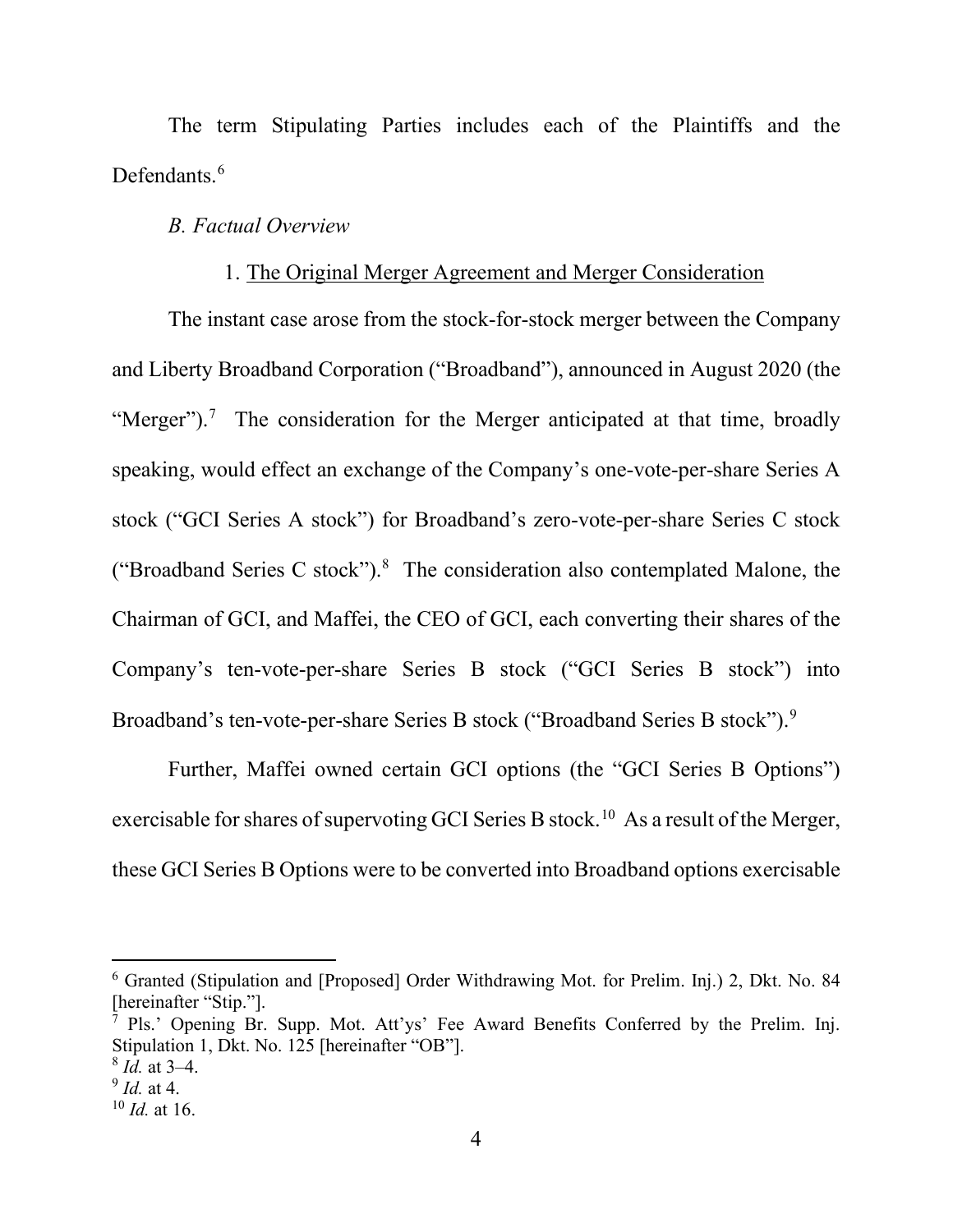for Broadband Series B stock (the "Rollover Broadband Series B Options"), preserving the supervoting nature of the Series B across the conversion.<sup>11</sup>

In addition to the anticipated conversions in connection with the Merger, Malone negotiated for a relatively bespoke agreement that would have provided him with the ability to maintain his 49% voting power in the combined company post-Merger if his voting power was diluted (the "Exchange Agreement").<sup>12</sup> The Exchange Agreement would have operated by exchanging shares of Broadband Series C stock for Broadband Series B stock (i.e., exchanging zero-vote shares for ten-vote shares). $13$ 

Although less thoroughly briefed, the Exchange Agreement is alleged to have been designed such that "personal benefits" encapsulated in the agreement could be transferred from Malone to Maffei.<sup>14</sup> The Plaintiffs also alleged that Malone "insisted on" the ability to transfer his supervoting shares to Maffei, $15$  though it is unclear whether the transferability pertained to pre-Merger GCI Series B stock or post-Merger Broadband Series B stock, and whether the transferability was memorialized in the Exchange Agreement or elsewhere.

- <sup>12</sup> *Id.* at 5.
- <sup>13</sup> *Id.*
- $^{14}$  *Id.*
- $^{15}$  *Id*.

 $11$  *Id.* at 17.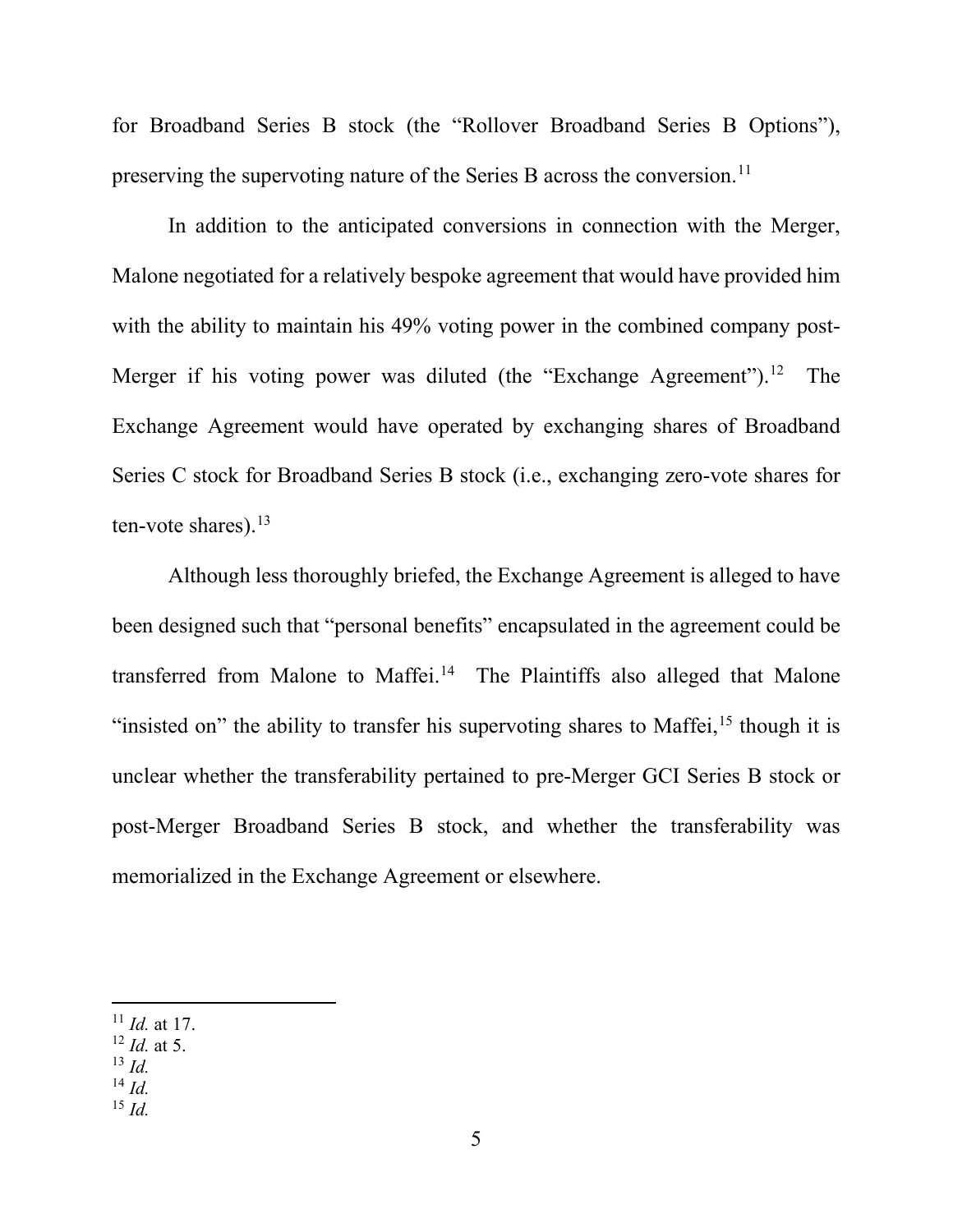### 2. The Design of the Original Merger

The Plaintiffs' Opening Brief in support of the Motion alleges that the genesis of actions behind the Merger was in November 2019, when Maffei, as CEO of GCI, communicated to investors that the market overvalued GCI relative to Broadband.16 The Plaintiffs' discovery prior to the filing of the First Amended Complaint indicated that this statement was borne of deliberate changes made to the accounting practices underlying this assertion.17 Maffei's statements to investors allegedly caused the GCI stock price to suffer relative to Broadband.18

In March 2020, the exchange ratio for a merger between GCI and Broadband was at an "all-time low" for GCI stockholders.<sup>19</sup> On March 26, 2020, Broadband formed a special committee which, in April, submitted an indication of interest to the GCI Board.20 That indication of interest was conditioned upon satisfaction of the *MFW* factors.21

Following receipt of the indication of interest, the GCI Board formed its own Special Committee (the "Special Committee"), composed of Defendants Gregg

 $16$  *Id.* 

<sup>17</sup> *Id.* at 11–12.

<sup>18</sup> *Id.* at 12.

 $19 \; Id.$ 

<sup>&</sup>lt;sup>20</sup> Am. Verified Class Action Compl. Declaratory and Injunctive Relief, ¶ 117, Dkt. No. 39 [hereinafter "FAC"].

<sup>&</sup>lt;sup>21</sup> See generally Kahn v. M&F Worldwide Corp., 88 A.3d 635 (Del. 2014) (holding that the business judgment rule applies where (i) a special committee of independent directors has negotiated and approved the deal and (ii) an uncoerced, fully-informed majority of the minority stockholders has voted in favor of the transaction); FAC  $\P$  66.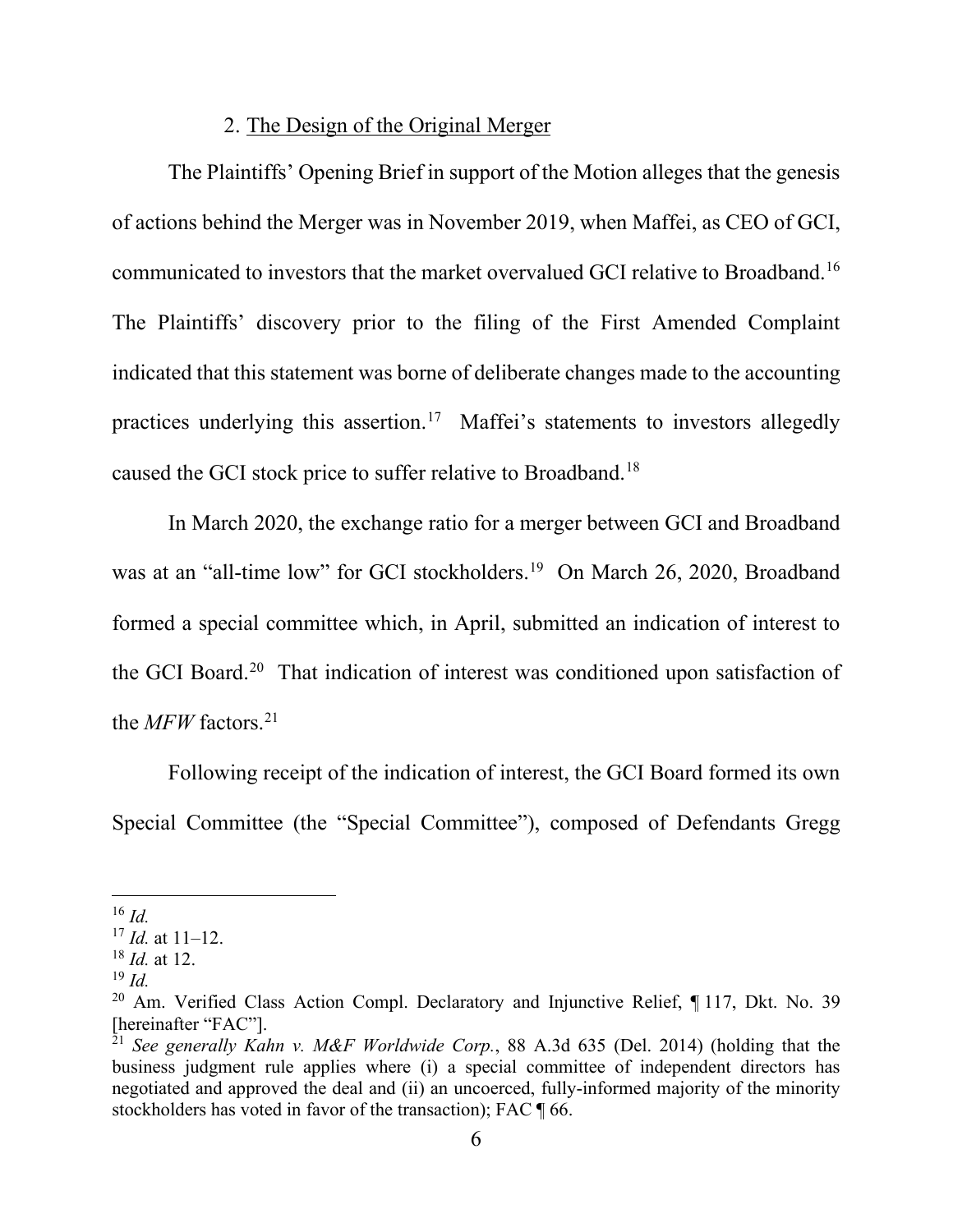Engles and Sue Ann Hamilton.<sup>22</sup> The Plaintiffs raise concerns about Engles's objectivity with respect to his service on the GCI Special Committee, pointing to his long friendships with Maffei and with Anthony Magro, a banker at Evercore, who was ultimately hired as the Special Committee's financial advisor.<sup>23</sup>

A deal had not been reached at the beginning of June 2020, when the GCI stock price began to recover, causing the exchange ratio for the potential transaction to increase.24 On June 23 and June 24, 2020, Malone's counsel informed the Special Committee that Malone had adopted a Rule  $10b5-1$  trading plan.<sup>25</sup> As a result, Malone's counsel indicated to the Special Committee that Malone might need to make disclosures to the Securities and Exchange Commission (the "SEC") in the near future, including disclosure of the deal terms or a range of terms being discussed by July 1, 2020. <sup>26</sup> The Plaintiffs imply that Malone's trading plan was designed to create an artificial time pressure to finalize deal terms.27

The Broadband special committee made an initial offer to GCI on June 10, 2020, and the companies negotiated over the next two weeks.<sup>28</sup> The companies disclosed on June 29, 2020 that the special committees had reached a "'preliminary

- <sup>24</sup> *Id.* at 13.
- $25$  FAC ¶ 115.
- $26$  FAC  $\P$  115, 117.
- $^{27}$  *Id.* ¶ 117.

<sup>22</sup> OB 13, 19; FAC ¶ 72.

 $^{23}$  OB 6, 13.

 $^{28}$  OB 13–14.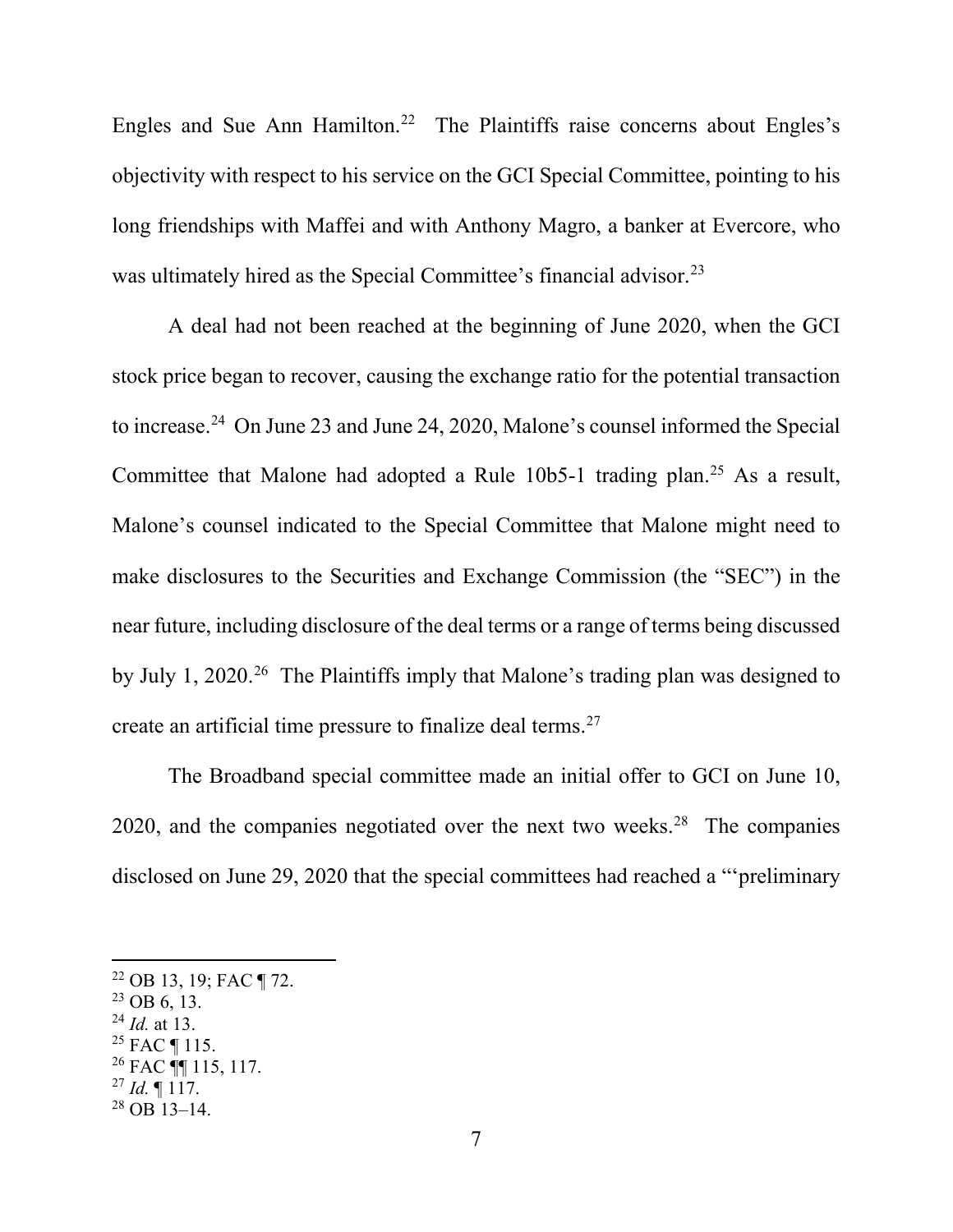understanding,'" and the joint press release announcing the Merger was published on August 6, 2020.29 The deal was conditioned on a majority of minority approval by GCI stockholders. 30

GCI issued a definitive merger proxy on October 30, 2020, which the Plaintiffs characterized as "materially misleading," for the sake of obtaining stockholder approval of the Merger.<sup>31</sup> In particular, the Plaintiffs complained about the lack of information regarding the potential Section 203 violation, and the failure to disclose management's voting power in the post-Merger company, especially with respect to Malone and Maffei.<sup>32</sup>

## 3. Alleged Effects of the Original Plan of Merger

The Plaintiffs' First Amended Complaint alleged that the Merger, as outlined above, would violate Section 203 of the DGCL, would "irreversibly and unfairly strip GCI Liberty Series A [] holders of 100% of the voting power of their shares" while providing those same holders with unfair economic consideration in connection with the Merger, and would consolidate the control group (Maffei and Malone)'s voting power over the combined entity post-Merger.<sup>33</sup> As above, the

- $30$  *Id.*
- $31$  FAC ¶ 1.
- <sup>32</sup> *Id.* ¶ 179.
- $33$  *Id.* 1.

<sup>29</sup> *Id.* at 17.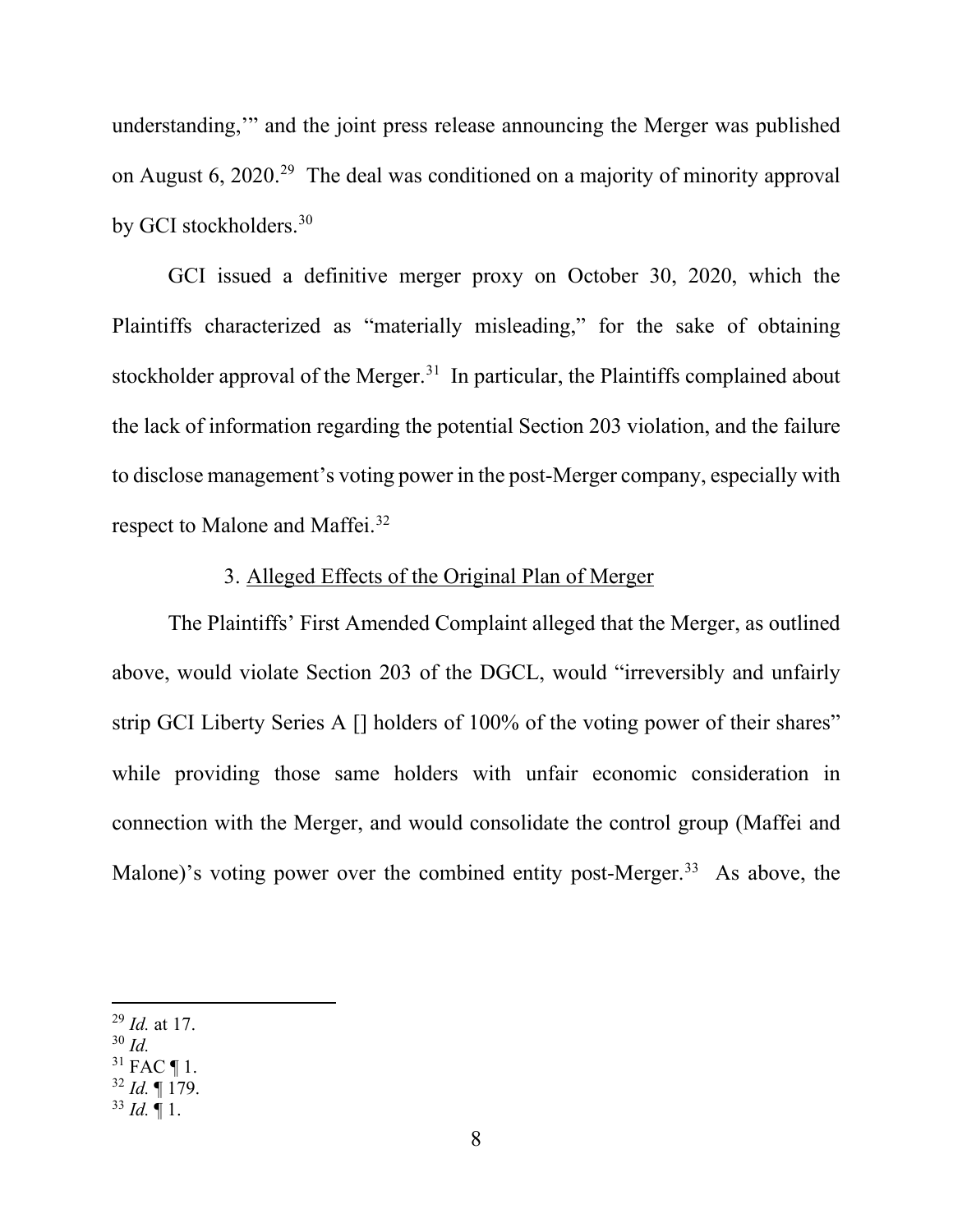Plaintiffs also claim that the disclosure provided by the Company to its stockholders in its merger proxy was insufficient.<sup>34</sup>

According to the First Amended Complaint, prior to the Merger, Malone owned approximately 4.5% of GCI's equity, but approximately 25.4% of GCI's voting power.35 With respect to Broadband, Malone owned approximately 3.6% of the equity while holding  $48.8\%$  of the voting power.<sup>36</sup> (These discrepancies are what the Plaintiff points to as "the Wedge.") For his part, Maffei held 1.2% of the equity in GCI, but 9.9% of the voting power, assuming exercise of the GCI Series B Options.<sup>37</sup> As a point of contrast, Maffei held 1.5% of the equity and 1.1% voting power in Broadband, demonstrating only a small Wedge, and one inverted comparative to the others identified.<sup>38</sup>

Given Malone and Maffei's historic and close relationship, the Plaintiffs allege that the pair can be viewed as a control group with approximately 35.3% voting control of GCI (assuming exercise of Maffei's GCI Series B Options) and approximately 49.9% voting control of Broadband pre-Merger.39

- $36$  *Id.*
- <sup>37</sup> *Id.*

<sup>34</sup> OB 7; FAC ¶ 3.

 $35$  FAC tbl. 5.

<sup>38</sup> *Id.*

<sup>39</sup> *See* FAC tbl. 1; OB 10–11.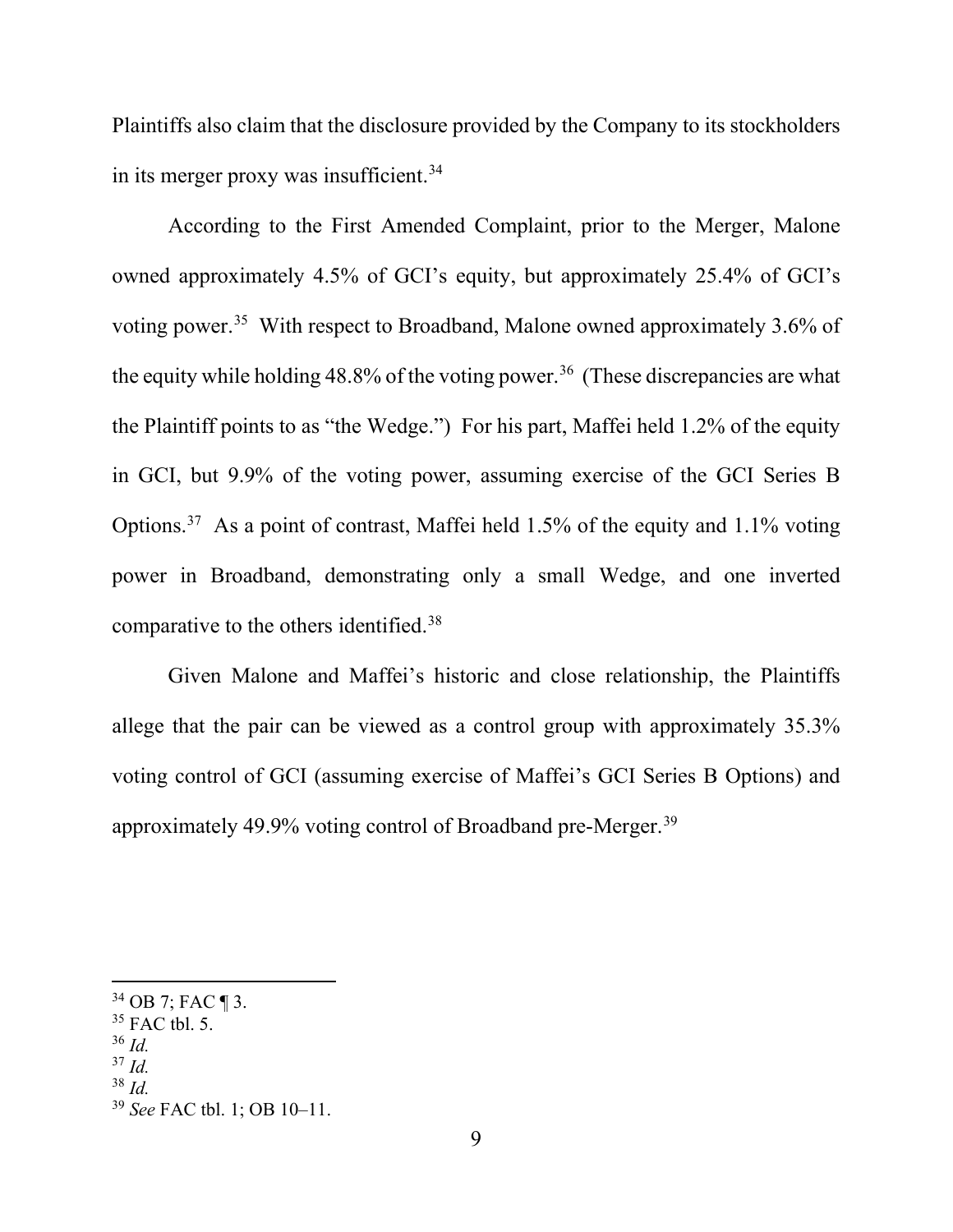The Merger consideration as originally designed would have expanded the Broadband voting power figures for both Malone and Maffei following the Merger. $^{40}$ The GCI Series A stockholders were slated to receive zero-vote Broadband Series C shares, eradicating any dilutive influence they might have otherwise had upon Malone and Maffei.<sup>41</sup> Per the First Amended Complaint, Malone and Maffei would have held 66.6% of the voting power of the post-Merger company, assuming the exercise of Maffei's Rollover Broadband Series B Options.<sup>42</sup>

The Plaintiffs alleged further that the original Merger would have violated Section 203 of the DGCL.<sup>43</sup> They theorized that Malone became an interested stockholder in May 2018, following a reincorporation merger undertaken by GCI, at which time Malone held 26.9% of the voting power in GCI.<sup>44</sup> This surpasses the 15% voting power threshold established for qualification as an interested stockholder under Section 203, making Malone an interested stockholder.<sup>45</sup> Further, the Plaintiffs asserted that Maffei and/or Broadband became interested stockholders as of June 2020 under the theory that they reached an "agreement, arrangement, or understanding" with Malone regarding voting in connection with the Merger, and

- <sup>42</sup> *Id.* ¶ 179.
- $43$  *Id.*  $\blacksquare$  15.
- $44$  *Id.*  $\P$  52.

<sup>40</sup> *See, e.g.*, OB at 2.

 $41$  FAC ¶ 9.

<sup>45</sup> *Id.*; *see also* 8 *Del. C.* § 203.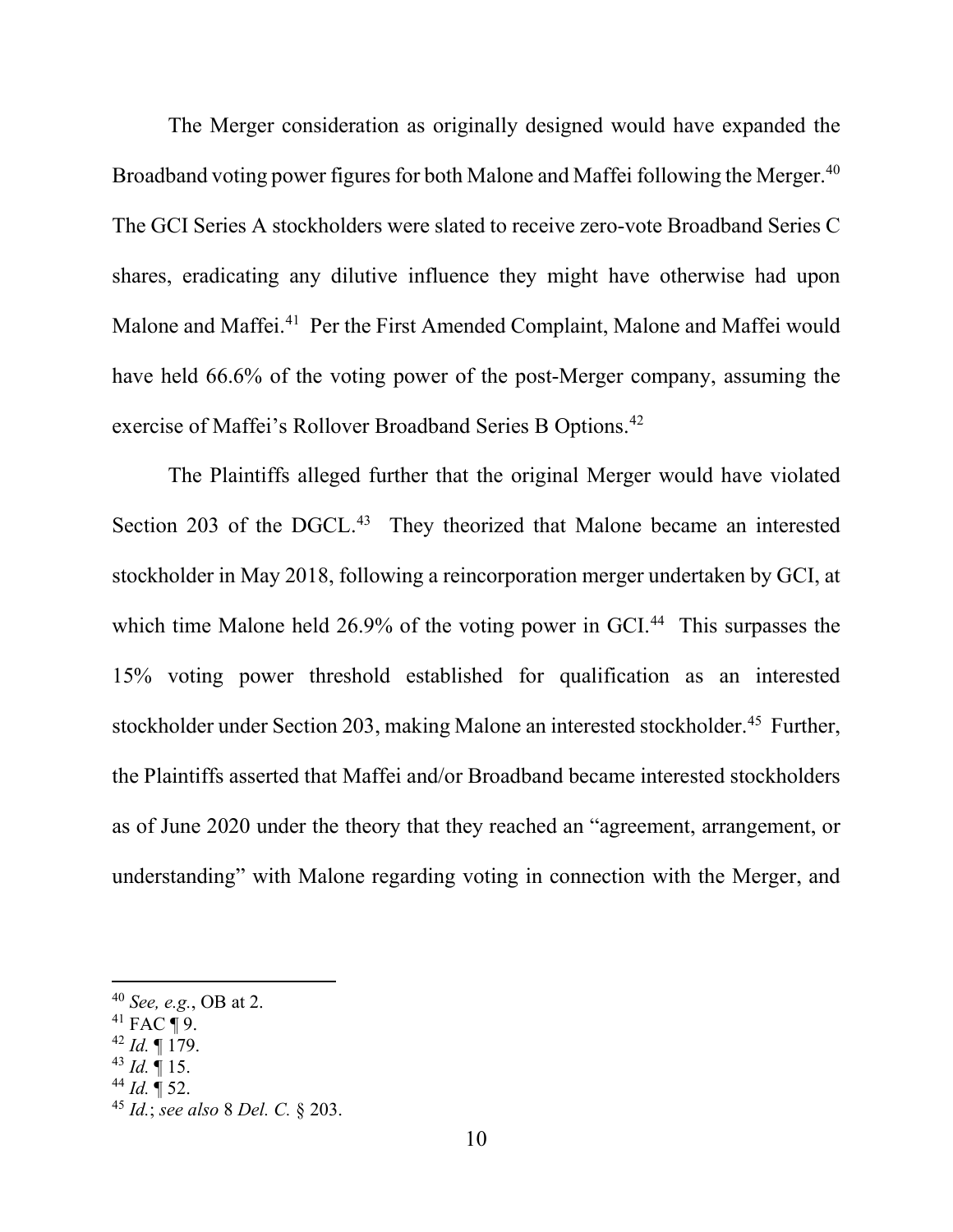that Maffei and Broadband were similarly subject to Section 203.46 Accordingly, as interested stockholders, Malone, Maffei, and Broadband were banned from participating in business combinations with GCI for a period of three years.<sup>47</sup>

To cure the alleged Section 203 defect, the Company would have needed to seek the affirmative vote of two-thirds of the outstanding voting stock of the Company (exclusive of that stock owned by the interested stockholder), or to fold the Merger into an exception in the statute.<sup>48</sup> The Settling Parties ultimately chose the latter option, as described below.<sup>49</sup>

Finally, the Merger required stockholder approval. The Plaintiffs claimed that the disclosures made to stockholders regarding the Merger were insufficient.<sup>50</sup> Among other things, the Plaintiffs sought additional disclosures with respect to the fairness of the transaction, management's voting power after the Merger and management's participation in Merger negotiations. <sup>51</sup> Without such disclosures, the majority-of-the-minority stockholder vote would have been uninformed and therefore not compliant with *MFW* procedures.<sup>52</sup>

<sup>46</sup> FAC ¶ 54; *see also* 8 *Del. C.* § 203.

<sup>47</sup> *See* 8 *Del. C.* § 203.

<sup>48</sup> 8 *Del. C.* § 203.

<sup>&</sup>lt;sup>49</sup> Defs.' Answering Br. Opp'n to Pls.' Mot. for Att'ys' Fee Award Benefits Conferred by the Prelim. Inj. Stipulation 14, Dkt. No. 141 [hereinafter "AB"].  $50$  FAC  $\P$  178-79.

<sup>51</sup> *Id.*

<sup>52</sup> *See*, *e.g.*, OB 28 n.74.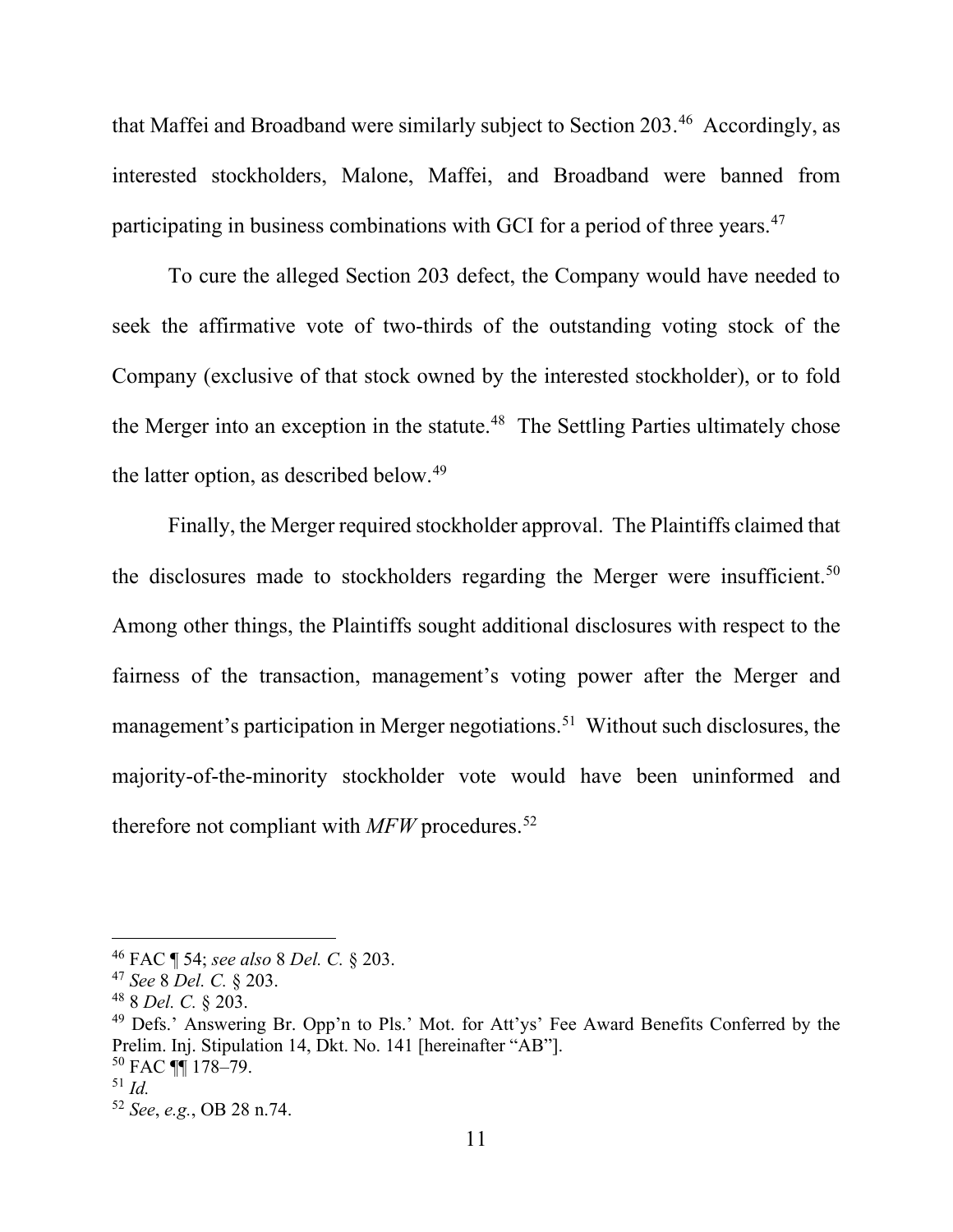#### 4. The PI Stipulation and Aftermath

On November 21, 2020, the parties submitted the PI Stipulation to this Court.53 The PI Stipulation had several effects on the Merger consideration to be received by stockholders. 54

First, Malone and Maffei both agreed to cause each outstanding share of GCI Series B stock beneficially owned by them to be converted into shares of GCI Series A stock on a one-to-one basis, meaning their supervoting stock was converted into one-vote-per-share stock in GCI, which would be further converted into zero-vote Broadband Series C stock following the Merger.<sup>55</sup>

Second, Maffei further agreed that, if he exercised any Rollover Broadband Series B Options following the Merger, he would receive Broadband Series B stock, which would then be exchanged for Broadband Series C stock on a one-to-one basis.56 Put another way, following the Merger, Maffei's supervoting options would, upon exercise, collapse down into zero-vote Broadband Series C stock.

Finally, the Exchange Agreement providing Malone with 49% voting control of Broadband would terminate according to its terms at the time of the Merger,

<sup>53</sup> *See* Stipulation and [Proposed] Order Withdrawing Mot. for Prelim. Inj., Dkt. No. 85.

<sup>54</sup> *See generally* Stip.

<sup>55</sup> Stip 1, 3.

<sup>56</sup> *Id.* at 3.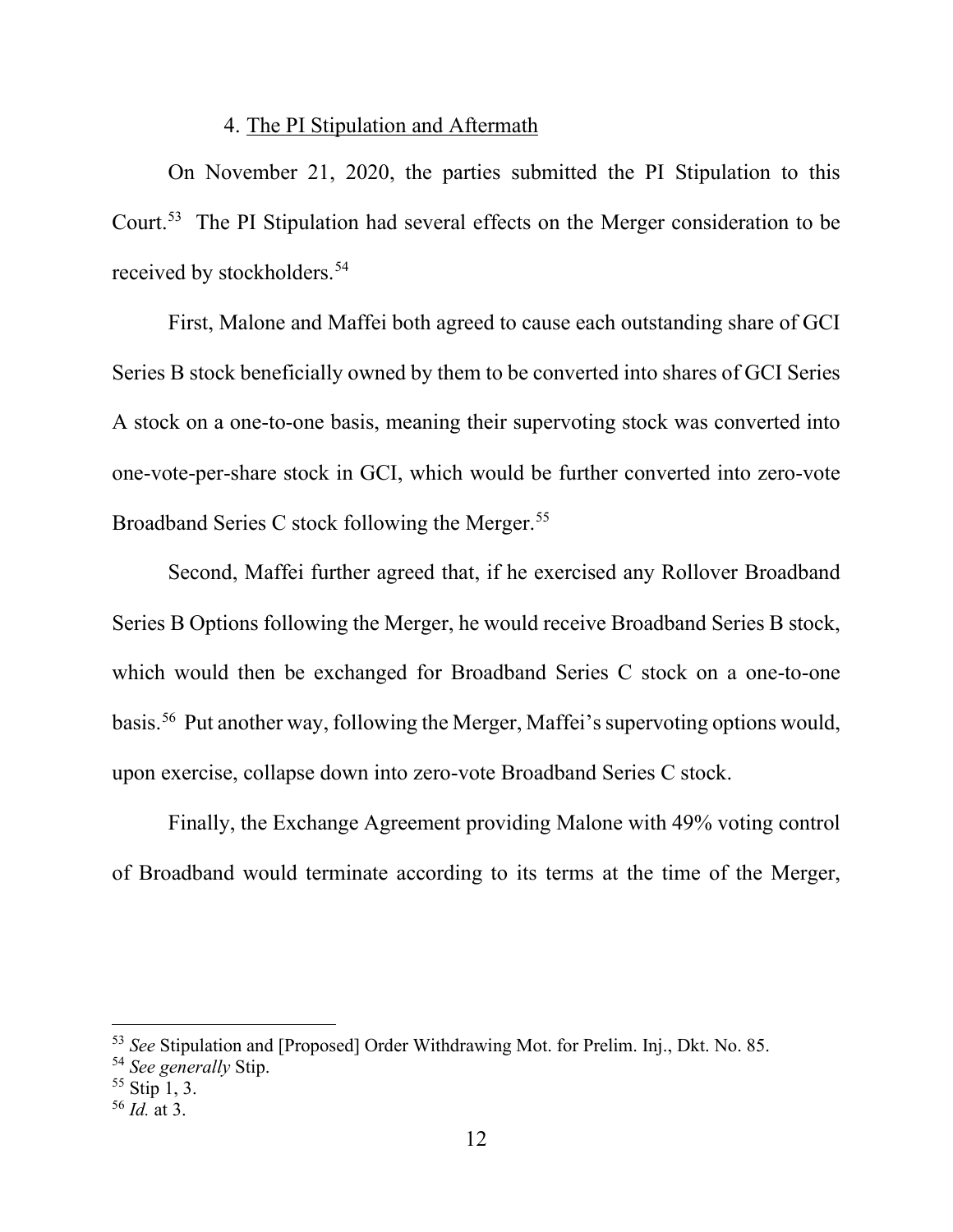because neither Malone nor his affiliates had the right to receive Broadband Series B stock in the Merger.<sup>57</sup>

After the PI Stipulation was entered, GCI filed a Form 8-K that contained supplemental disclosures with respect to the PI Stipulation, as well as additional disclosures regarding the personal relationships between Maffei and Engles, Maffei and Evercore, the financial advisor, and Engles and Magro, the banker employed by Evercore (the "November 24 8-K"). <sup>58</sup> The November 24 8-K further provided information regarding management's voting power at Broadband assuming consummation of the Merger.59

Once the consideration to be received in the Merger was altered, the Merger did not constitute a prohibited "business combination" under Section 203, as Malone and Maffei benefitted only proportionately as stockholders of GCI.<sup>60</sup> The Plaintiffs agreed as part of the PI Stipulation to dismiss their claims regarding violations of Section 203 on the grounds that such claims were now moot.<sup>61</sup> The Plaintiffs did not otherwise provide any release from liability to the Defendants.<sup>62</sup>

 $62$  OB 7.

<sup>57</sup> *Id.* at 2; OB 20.

<sup>58</sup> OB 27; *see also* GCI Liberty, Inc., Current Report (Form 8-K), at 3 (Nov. 24, 2020). 59 OB 27.

<sup>60</sup> AB 14; *see also* 8 *Del. C.* § 203(c)(3)(v).

 $61$  Stip. 7.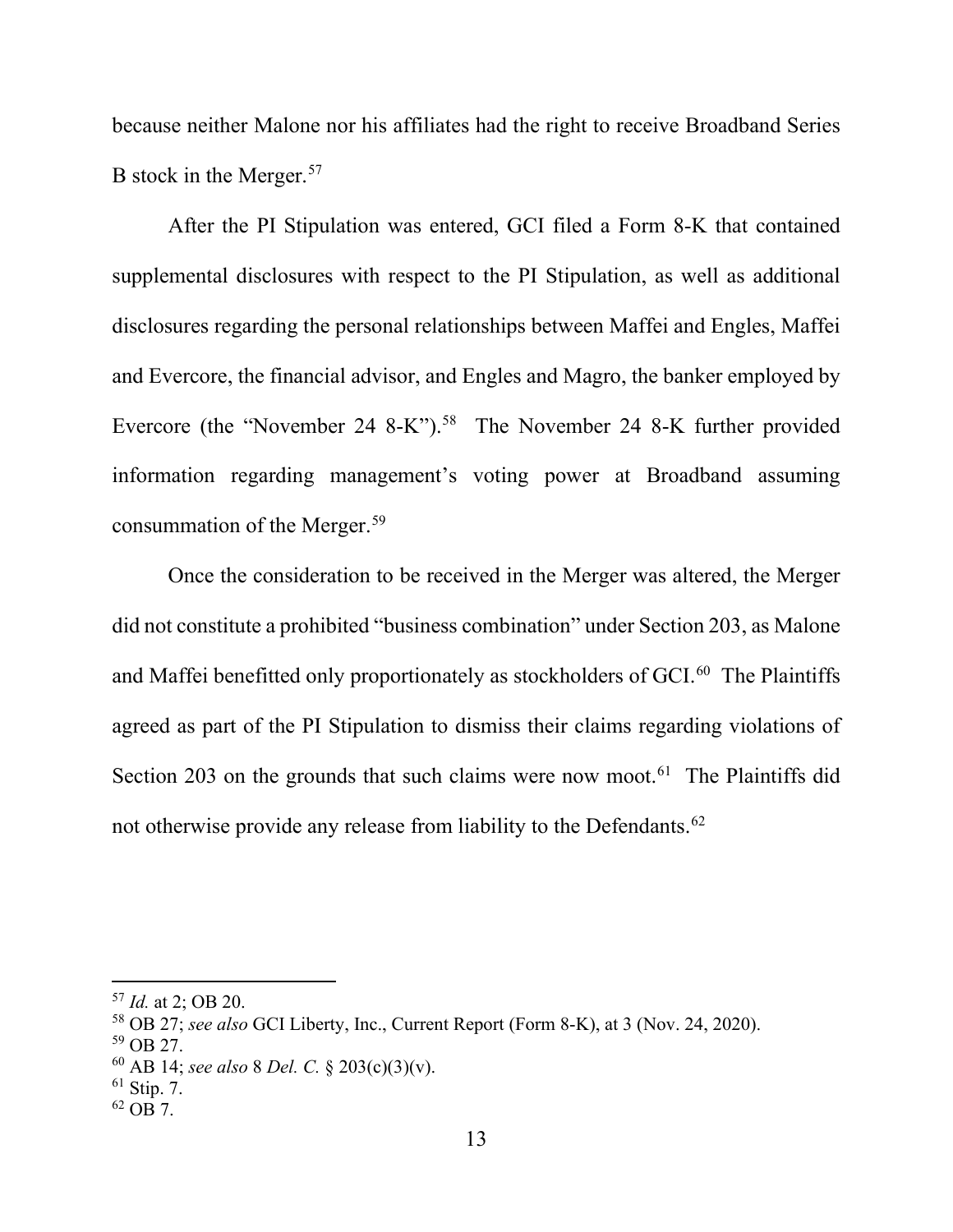#### *C. Procedural History*

In October 2020, the Plaintiffs filed a complaint (the "Original Complaint") alleging breach of fiduciary duties of the Board in connection with the Merger and violation of Section 203 of the DGCL. <sup>63</sup> The Plaintiffs also filed a motion to expedite.<sup>64</sup> Later that month, the motion to expedite was granted.<sup>65</sup> On November 6, 2020, the Court entered a scheduling stipulation laying out the briefing schedule applicable to the Plaintiffs' motion for a preliminary injunction, and identifying December 7, 2020, as the preliminary injunction hearing date.<sup>66</sup> The Plaintiffs began discovery expeditiously, and filed an amended complaint on November 1, 2020 (the "First Amended Complaint").<sup>67</sup> In November, the Plaintiffs and the Defendants completed their document productions, and the Plaintiffs took five depositions.<sup>68</sup> On November 21, 2020, the parties filed the PI Stipulation.<sup>69</sup> I entered the PI Stipulation on November 23, 2020.70 The Company then filed the November 24 8-K with the SEC, disclosing the terms of the PI Stipulation and certain disclosures regarding

- <sup>65</sup> *Id.* ¶ C.
- <sup>66</sup> *Id.* ¶ D.
- <sup>67</sup> *See, e.g.*, *id*. ¶¶ E, I.
- <sup>68</sup> *Id.* ¶¶ L, M.
- $69$  *Id.*  $\P N$ . <sup>70</sup> *Id.*

<sup>63</sup> Settlement Stip. ¶ A.

 $^{64}$  *Id*. **[B.**]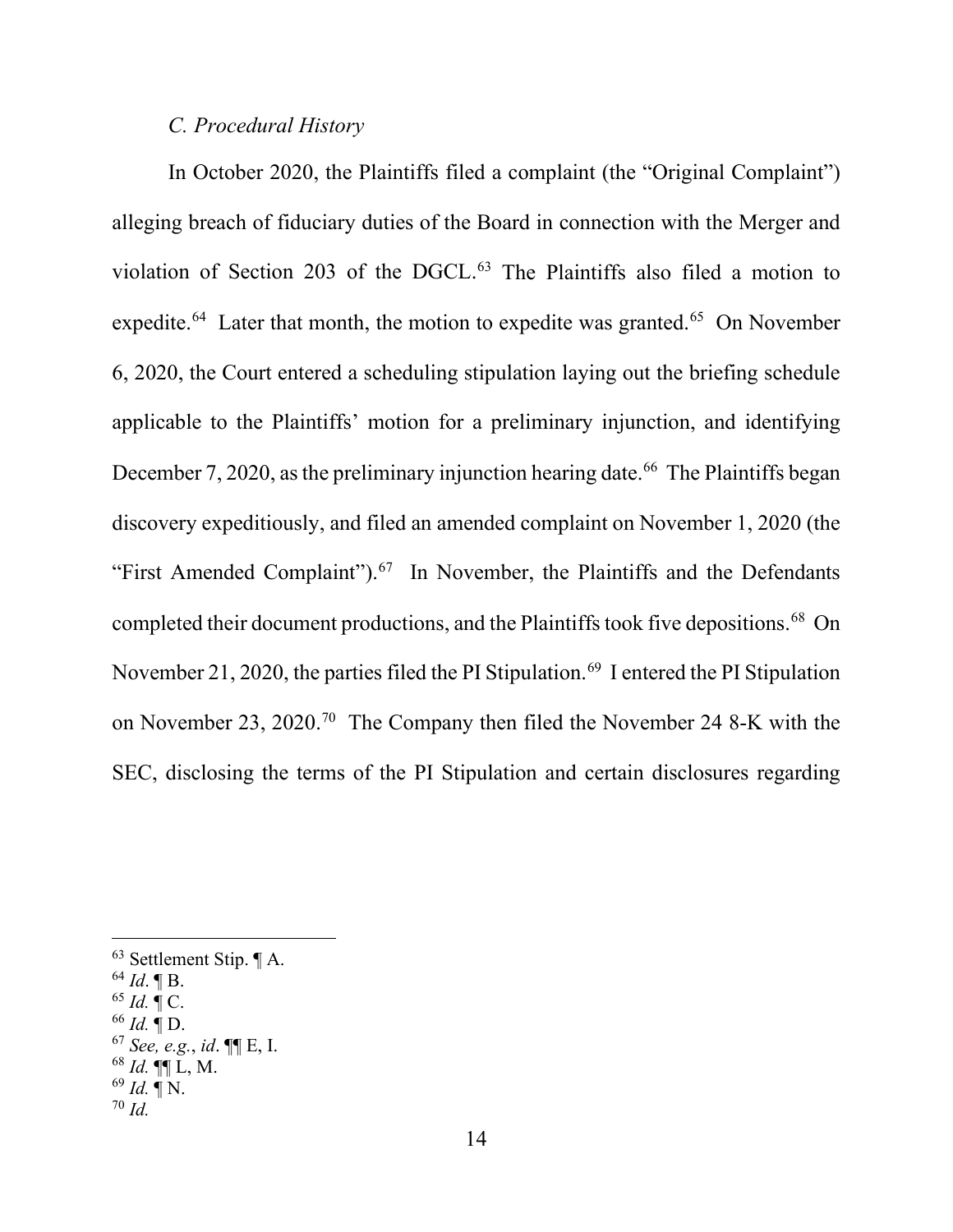relationships and interactions as described above.<sup>71</sup> The Merger closed December 18, 2020.72

The remainder of the litigation continued until the parties reached an agreement to settle the action and memorialized the same in a term sheet dated May 5, 2021.73 The Stipulation and Agreement of Settlement, Compromise, and Release was filed on June 17, 2021<sup>74</sup> and I held a settlement hearing, approving the Settlement and granting the Plaintiffs' counsel \$22 million in attorneys' fees in connection with the Settlement only, on October 5, 2021.75

## **II. ANALYSIS**

*A. Attorneys' Fees under the Corporate Benefit Doctrine*

Delaware caselaw permits a plaintiff to recover attorneys' fees under the corporate benefit doctrine if the applicant can show that "(1) the suit was meritorious when filed; (2) the action producing benefit to the corporation was taken by the defendants before a judicial resolution was achieved; and (3) the resulting corporate

 $71$  *Id.*  $\P$  O.

 $72$  *Id.* ¶ P.

 $^{73}$  *Id.*  $\mathbb{C}$  CC.

<sup>74</sup> *See generally id.*

<sup>75</sup> *See generally* Tr. 10.5.21 Settlement Hr'g and Oral Arg. on Pls.' Req. Mootness Fee, Dkt. No. 142 [hereinafter "Tr. Settlement Hearing"].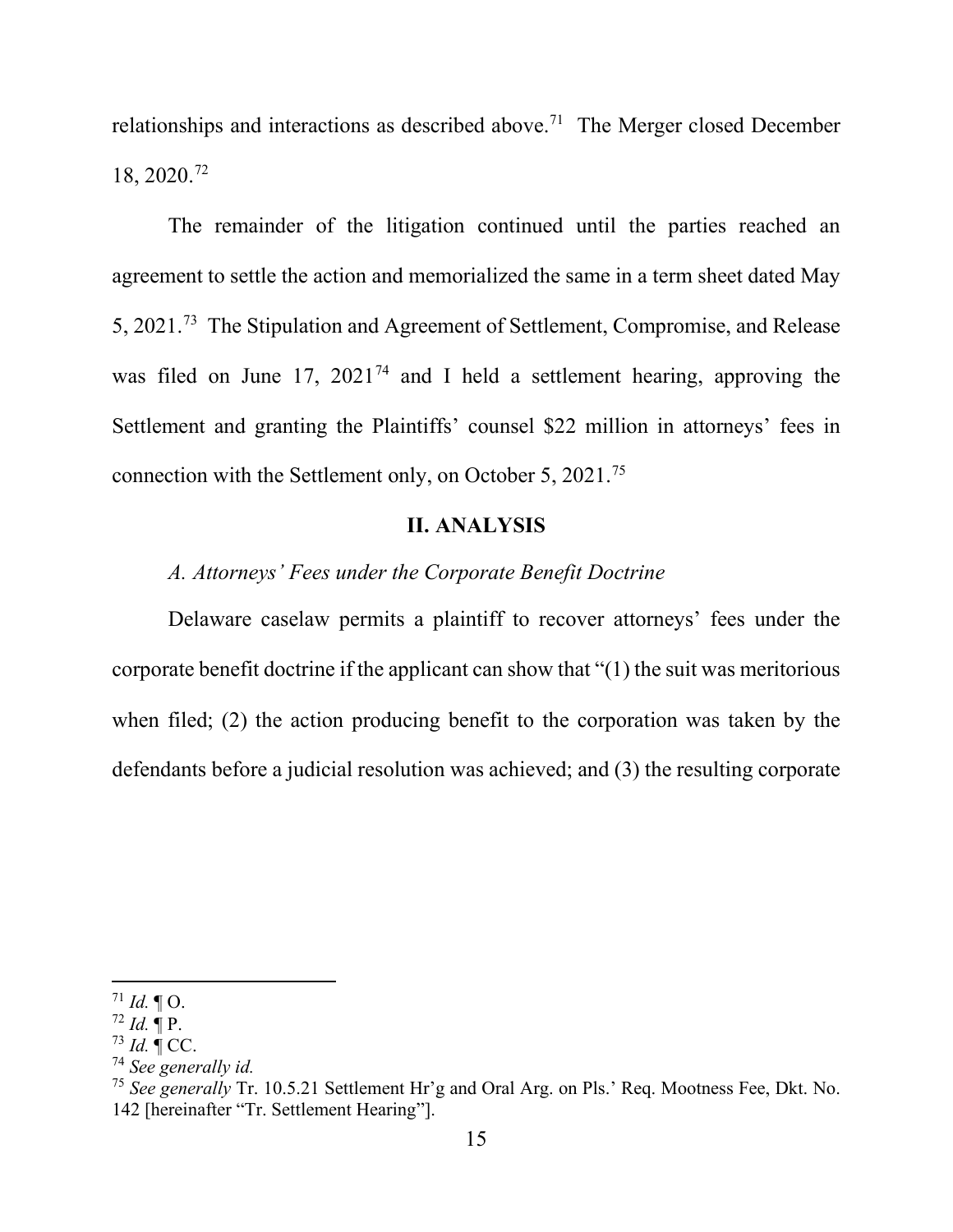benefit was causally related to the lawsuit."76 Delaware law also provides that the corporate benefit "need not be measurable in economic terms" to support a fee.<sup>77</sup>

The only element subject to any question is whether the suit was meritorious when filed, because the action alleged to produce a corporate benefit here—the entry into the PI Stipulation—clearly occurred prior to a judicial resolution, as the PI Stipulation mooted the need for a preliminary injunction hearing altogether. Additionally, in the PI Stipulation, the Defendants waived any right to assert that the agreements therein were not causally related to the lawsuit, and element (3) is therefore uncontested.78

The question of the claims' merit when filed is also easily resolved. A claim is found to be meritorious "'if it can withstand a motion to dismiss on the pleadings [and], at the same time, the plaintiff possesses knowledge of provable facts which hold out some reasonable likelihood of ultimate success."<sup>79</sup> The meritorious-whenfiled test is a pleading-stage test, and therefore I assess the claims as originally pled in the Original Complaint.

<sup>76</sup> *United Vanguard Fund, Inc. v. TakeCare, Inc.*, 693 A.2d 1076, 1079 (Del. 1997).

<sup>77</sup> *Tandycrafts, Inc. v. Initio Partners*, 562 A.2d 1162, 1165 (Del. 1989); *see also Allied Artists Pictures Corp. v. Baron*, 413 A.2d 876, 878 (Del. 1980) (internal citation omitted) ("But our law recognizes that a pecuniary benefit to the corporation is not a prerequisite to a fee award to counsel.").

<sup>&</sup>lt;sup>78</sup> Stip.  $\P$  11 ("Defendants . . . hereby agree to waive any right to assert . . . that the agreements set forth in this Stipulation were not causally related to the efforts of Plaintiffs' counsel in this Action.").

<sup>79</sup> *Allied Artists*, 413 A.2d at 879 (quoting *Chrysler Corp. v. Dann*, 223 A.2d 384, 387 (Del. 1966)).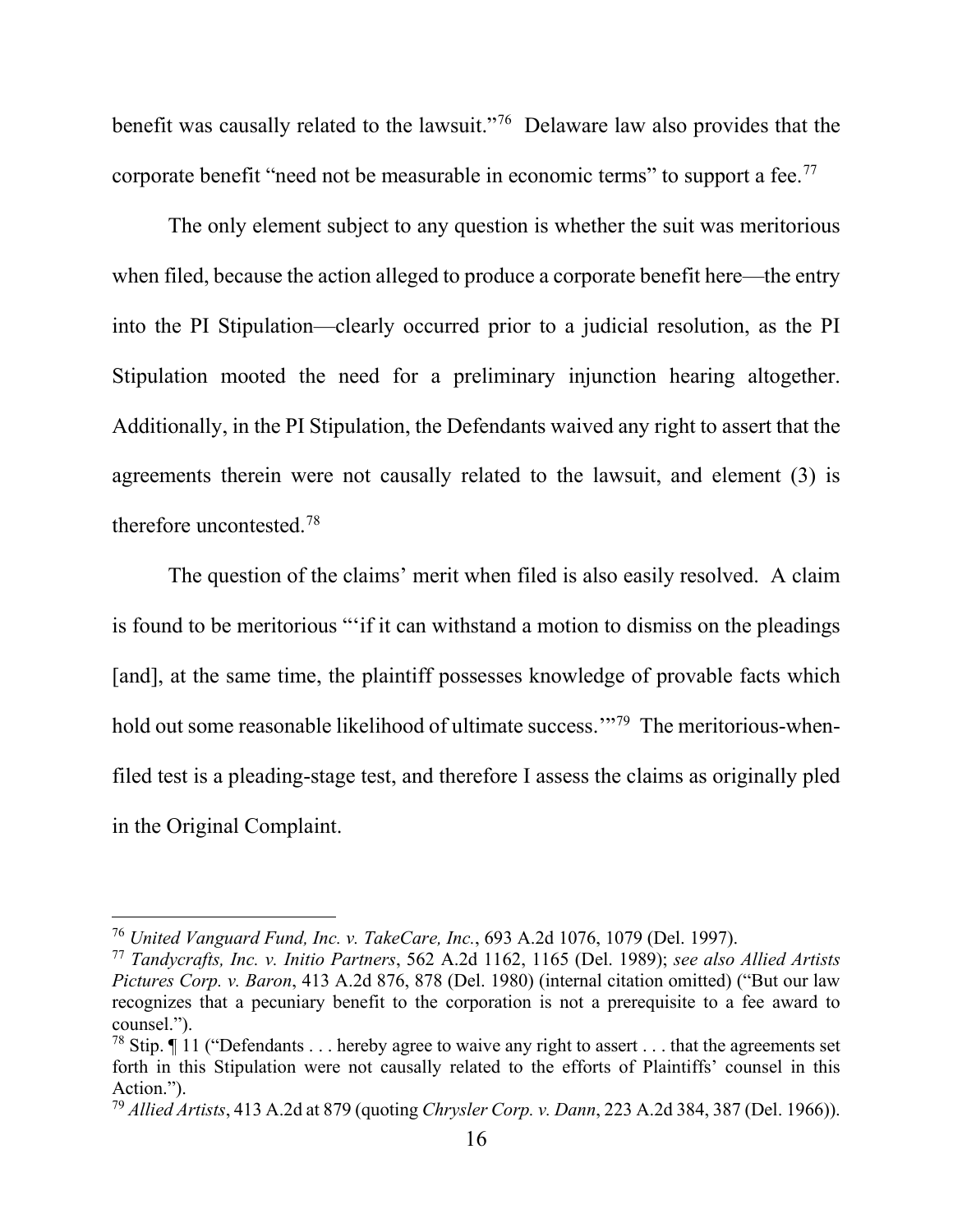I have found previously in this case that the claims in the Original Complaint were, at the minimum, colorable, and so expedited the proceedings.<sup>80</sup> The claims here would have similarly survived a motion to dismiss. Drawing all reasonable inferences in favor of the Plaintiffs, the Original Complaint contains well-pled $81$ facts supporting reasonably conceivable inferences that the Merger would violate Section  $203$ ,  $82$  that the disclosures the Company had made in connection with the Merger were insufficient,<sup>83</sup> that the individual directors had breached their fiduciary duties<sup>84</sup> and that Malone and Maffei had breached their fiduciary duties as controlling stockholders.85

Altogether, then, the Plaintiffs' counsel should be entitled to an award of attorneys' fees in connection with their efforts in this action. The Plaintiffs have requested an award of \$22 million;<sup>86</sup> the Defendants contend that the appropriate size of the fee is \$1 million, or \$2 million. $87$ 

<sup>85</sup> *Id.* ¶ 229.

<sup>80</sup> Telephonic Oral Arg. and Rulings of the Ct. on Pls.' Am. Mot. Expedited Proceedings, 40–41, Dkt. No. 78.

<sup>81</sup> *See Kandell v. Niv*, 2017 WL 4334149 at \*12 n.192 (Del. Ch. Sept. 29, 2017).

<sup>82</sup> *See, e.g.*, Verified Class Action Compl. Declaratory and Injunctive Relief, ¶¶ 14–17, 46–52, Dkt. No. 1.

<sup>83</sup> *See id.* ¶¶ 173–74.

<sup>84</sup> *Id.* ¶¶ 187–92

<sup>&</sup>lt;sup>87</sup> Tr. Settlement Hearing 102:18–20.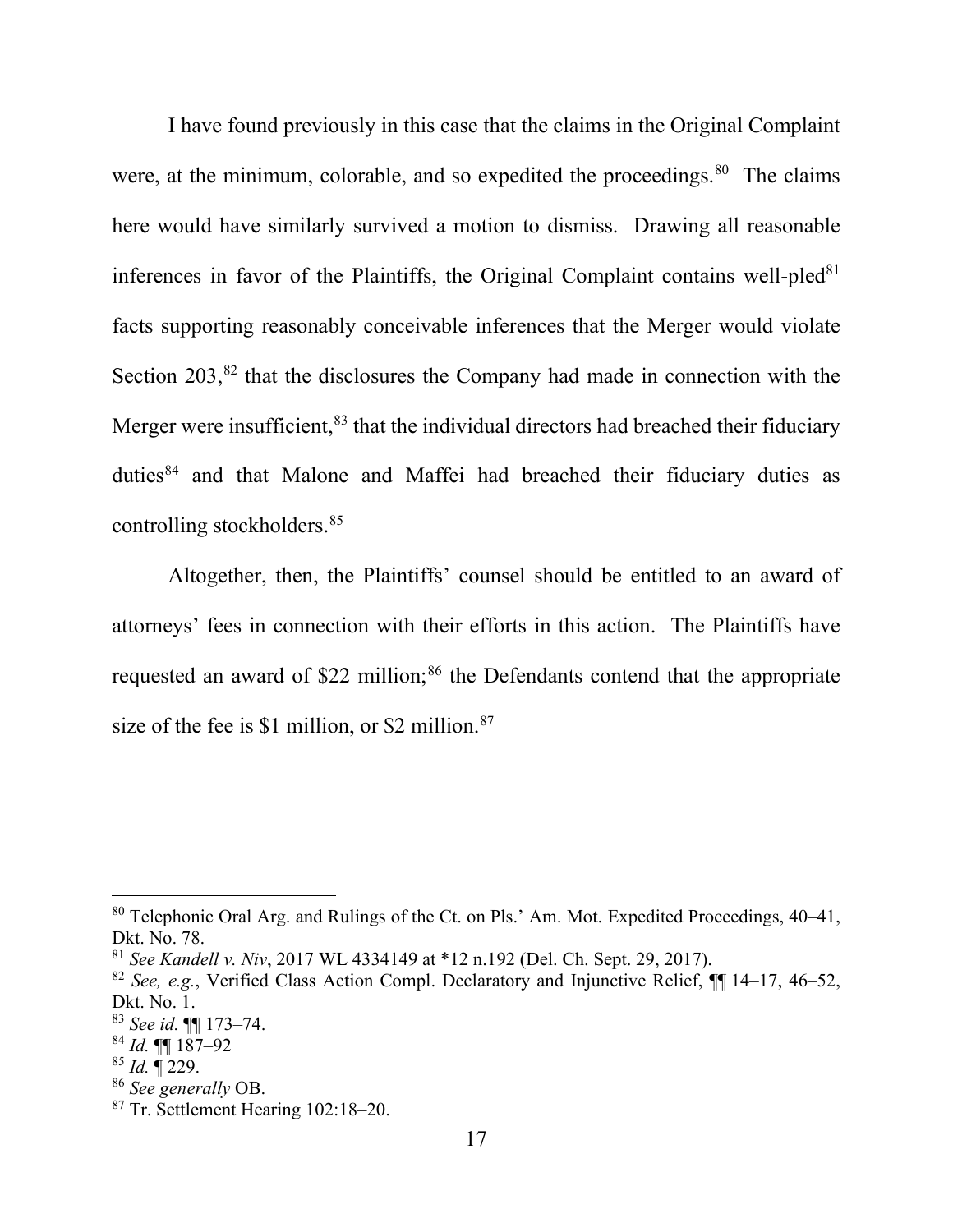## *B. The* Sugarland *Factors in Application*

To assess a claim for attorneys' fees, I must apply the *Sugarland* factors to make an equitable award.<sup>88</sup> These are: "(1) the results achieved; (2) the time and effort of counsel; (3) the relative complexities of the litigation; (4) any contingency factor; and (5) the standing and ability of counsel involved."<sup>89</sup> Historically, the benefit achieved by the Plaintiffs' counsel in the course of the litigation has received the greatest weight.<sup>90</sup> While attorneys' fees are an issue for resolution in the Court's discretion,  $91$  I look to precedential cases to guide my review.  $92$ 

## 1. Valuation of the Benefits Achieved

It is necessary to ascertain the benefits achieved before attempting to value the same.

The Plaintiffs seek an award of fees for three benefits: bringing the Merger into compliance with Section 203; the additional (but, per the Plaintiffs, allegedly still inadequate) $93$  disclosures GCI made regarding the Merger to its stockholders prior to the vote; and the reduction in the individual Defendants' ultimate voting

<sup>88</sup> *See Americas Mining Corp. v. Theriault,* 51 A.3d 1213, 1254 (Del. 2012).

<sup>89</sup> *Id.* 

<sup>90</sup> *See id.* 

<sup>91</sup> *See, e.g.*, *In re James River Grp., Inc. S'holders Litig.*, 2008 WL 160926, at \*2 (Del. Ch. Jan. 8, 2008).

<sup>92</sup> *See, e.g.*, *Olson v. ev3, Inc.*, 2011 WL 704409, at \*8 (Del. Ch. Feb. 21, 2011) ("Precedent awards from similar cases may be considered for the obvious reason that like cases should be treated alike.").

<sup>93</sup> *See* AB 29.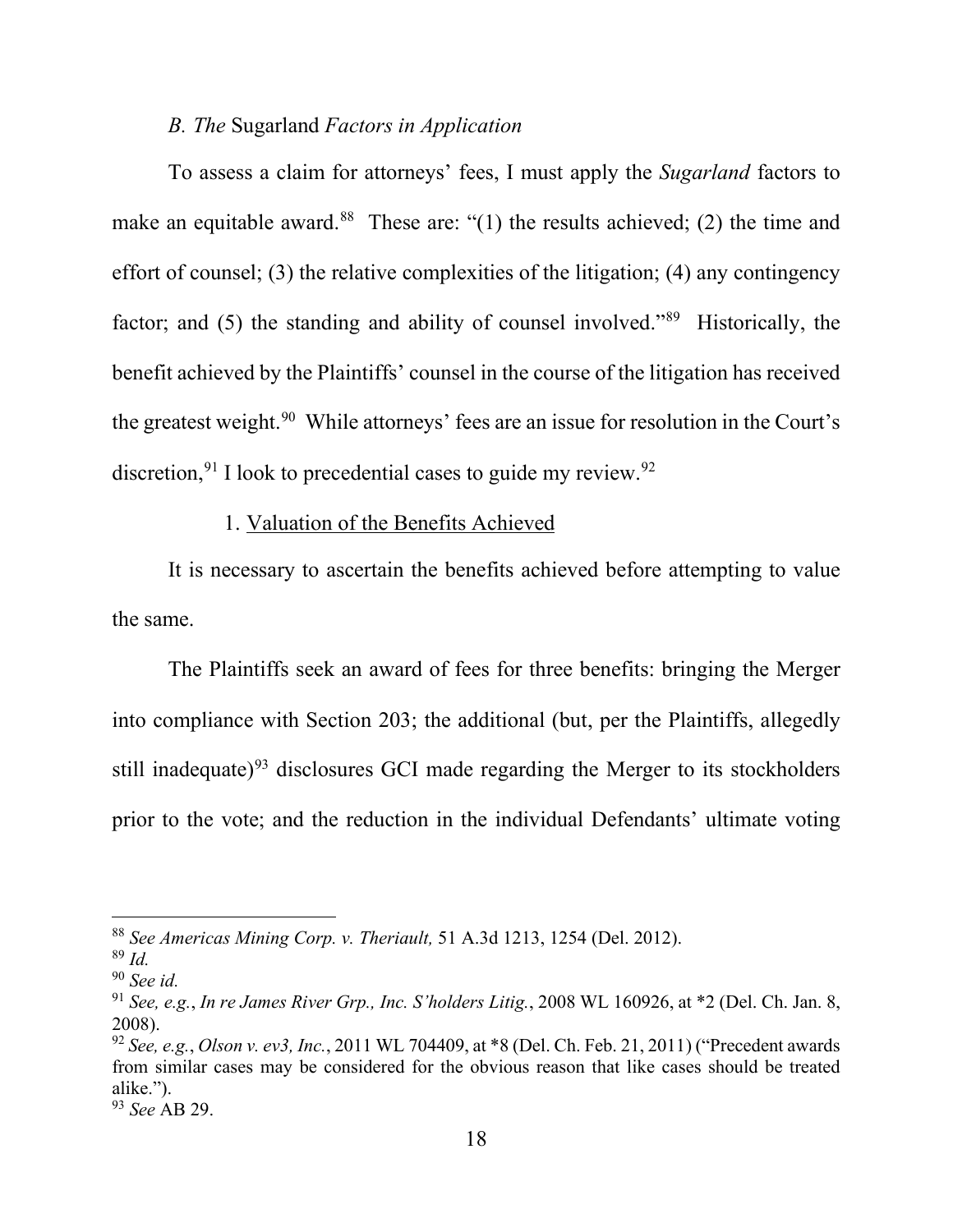power that occurred due to the changes in consideration to be paid as a result of the Merger.<sup>94</sup>

The Defendants urge me to award fees with respect to the Section 203 compliance only.95 They cite *Winthrop v. Central Coal & Coke Corporation*, which states that a fee award is justified where the "'benefit' produced by the defendants' action [is] 'the same or similar [to that] sought by the shareholder's litigation.'"96 The Defendants read *Winthrop* to require that, to receive fees with respect to an alleged benefit, a plaintiff must have made a specific, now-mooted, claim with respect to each benefit.<sup>97</sup>

This is too narrow a reading of *Winthrop.* In *Winthrop*, the plaintiffs filed a complaint to remove a particular slate of directors.<sup>98</sup> A stockholder written consent was executed that led to the re-election of that exact slate of directors, mooting the plaintiffs' complaint.99 The plaintiffs sought fees for having worked a corporate benefit, and the Court denied on the basis that the result—reelection of the very directors the plaintiffs sought to remove—was "certainly not the result plaintiffs sought to achieve when they filed [the] action," and therefore the benefit produced was not the same or similar to that sought by the plaintiffs in instigating the

<sup>94</sup> *See* OB 2–3.

<sup>95</sup> The Defendants continue to assert that Section 203 did not apply to the Merger. *See* AB 6.

 $96$  2000 WL 33173168, at  $*1$  (Del. Ch. Jan. 28, 2000) (internal citation omitted).

<sup>97</sup> *See* AB at 15–16.

<sup>98</sup> *Winthrop*, 2000 WL 33173168, at \*1.

<sup>99</sup> *Id.*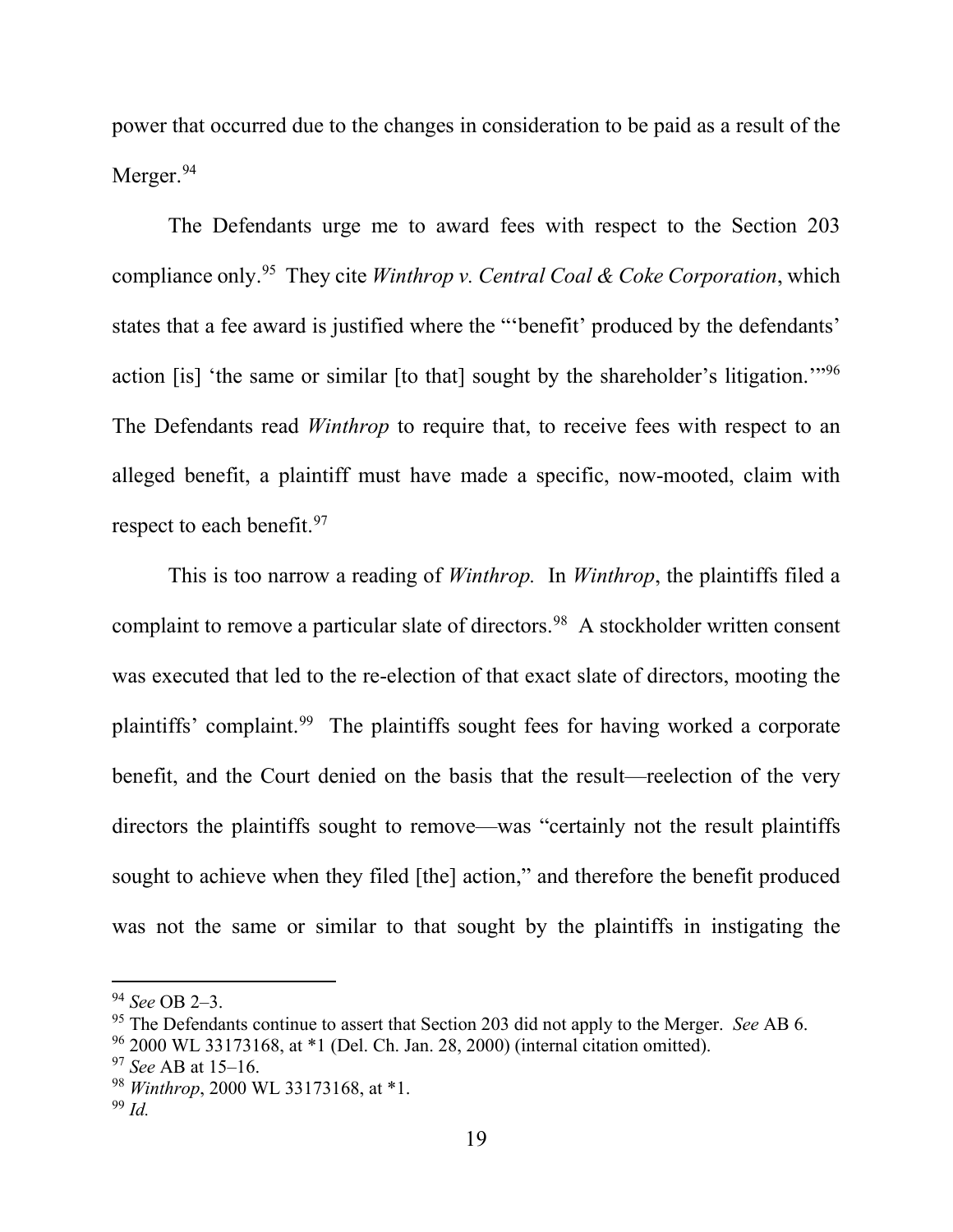litigation.<sup>100</sup> The Court also briefly analyzed but did not credit an argument by the plaintiffs that insisted the "purpose" of their litigation was to seek the declaration of a legitimate board of directors, instead stating that the Court "perceive[d] the purpose of the litigation differently."101

Here, the two extra benefits—additional disclosure and change in voting control—dovetail with the overall "gravamen" of the litigation: "that the Merger consideration for minority stockholders was inadequate while Malone and Maffei received unfair special benefits."102 The additional disclosure provided stockholders, whose majority-of-the-minority vote was still being sought, with pertinent information—regarding the process by which Merger consideration was set—for their contemplation before casting their votes. The change in voting control following the PI Stipulation stripped Malone and Maffei of this unique consideration they were to receive following the Merger. Thus, the questioned "benefits" are clearly a similar result to that sought by the Plaintiffs in bringing suit, even if they do not precisely correlate to a claim in the First Amended Complaint.

Therefore, I will value the three distinct benefits the Plaintiffs have provided in securing the PI Stipulation: (1) additional public disclosures regarding conflicted

 $100$  *Id.* 

 $101$  *Id.* 

<sup>&</sup>lt;sup>102</sup> Pls.' Reply Br. Further Supp. Their Mot. for Att'ys' Fee Award Benefits Conferred By the Prelim. Inj. Stipulation 10, Dkt. No. 136.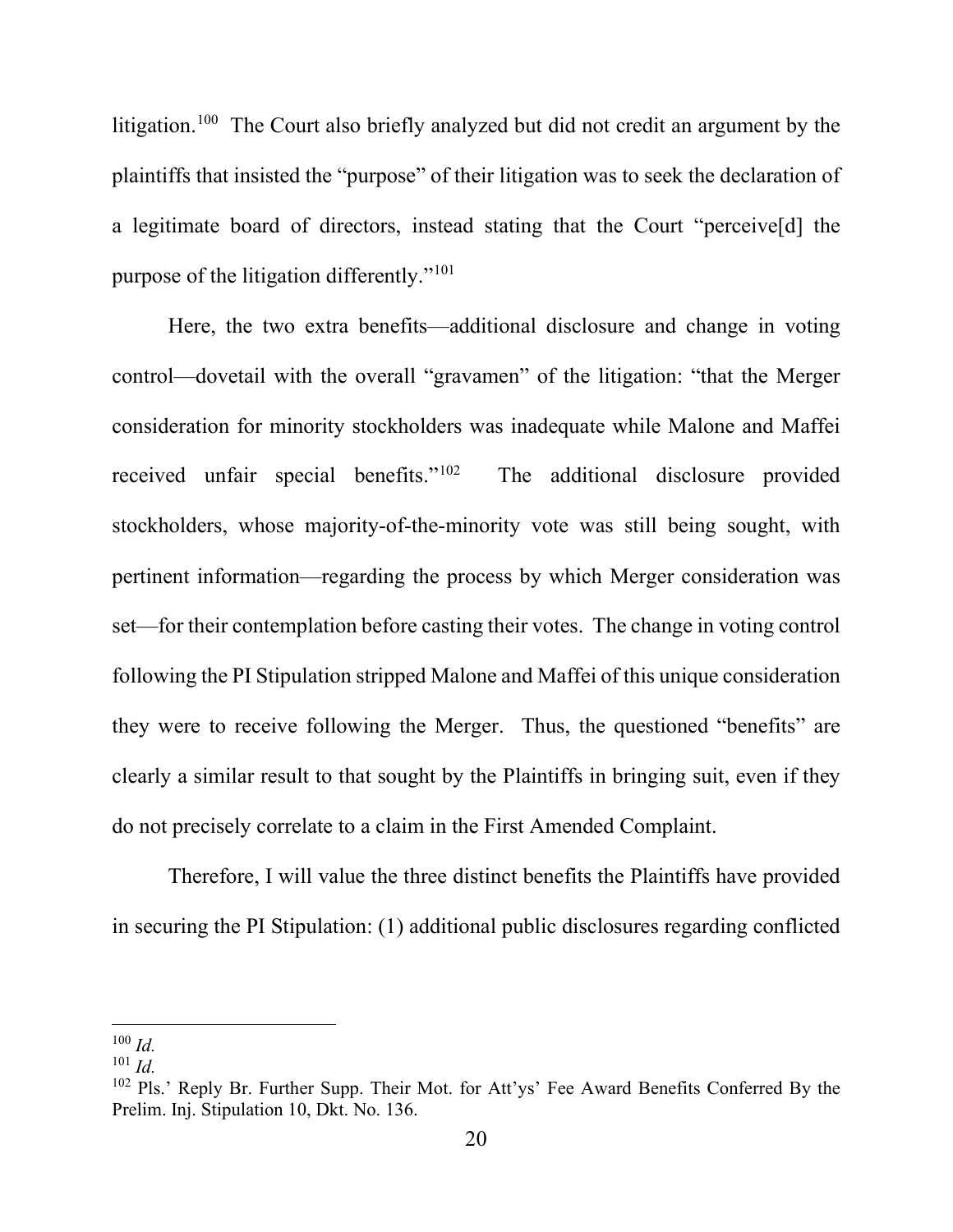individuals; (2) curing of any Section 203 violation; and (3) a reduction in voting control following the consummation of the Merger. I address each in turn.

#### *a. Valuing the Additional Disclosures*

In assessing the value of the disclosure claims, I look to precedents of this Court. In *In re ArthroCare Corporation Stockholder Litigation,* the Court found that a range of \$800,000 to \$1 million in fees was merited with respect to additional disclosures made regarding the transaction at issue, because the disclosure claims pertained to conflicted financial advisors and financing sources, which made them stronger than the average disclosure claim.<sup>103</sup>

I conclude that an award of \$800,000 is appropriate with respect to the disclosure claims. This is indicative of the fact that the disclosure claims in this case were also related to conflicts regarding financial advisors as well as special committee members. I have adjusted to the low end of the scale to reflect the fact that the Plaintiffs still viewed the revised disclosures as insufficient to fully inform GCI stockholders ahead of the vote.<sup>104</sup>

<sup>&</sup>lt;sup>103</sup> *In re ArthroCare Corp. S'holder Litig.*, Cons. C.A. No. 9131-VCL, at 28:4–8 (Del. Ch. Nov. 6, 2014) (TRANSCRIPT).

 $^{104}$  OB 28 n.74 ("Plaintiffs maintain that the stockholder vote on the Merger was still uninformed even with the Supplemental Disclosures.").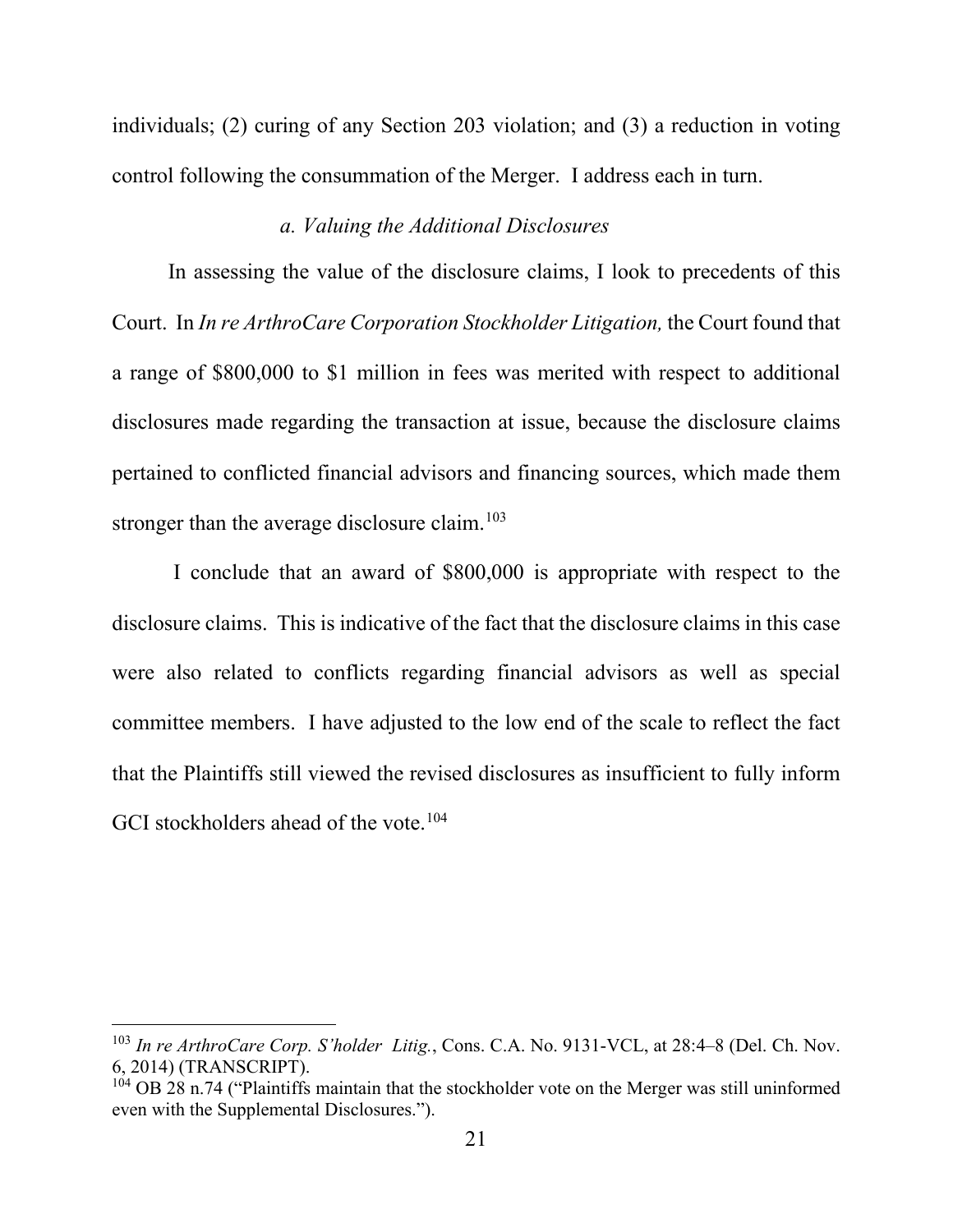#### *b. Valuing Compliance with Section 203*

The Plaintiffs' Section 203 claim was expressly mooted in connection with the PI Stipulation,  $105$  given that the changes to the Merger consideration brought the transaction within a statutory safe harbor.<sup>106</sup>

The Defendants argue that, while the Section 203 claims are an "appropriate" basis for a mootness fee,<sup>107</sup> a fee of \$1 to 2 million is the most that ought to be awarded.<sup>108</sup> Essentially, the Defendants maintain the position that, despite entry into the PI Stipulation, the Company had previously validly waived the applicability of Section 203 to the Merger, and therefore no true economic benefit was obtained by the Plaintiffs.109 This reasoning is uncompelling. While the Plaintiffs may not have received a fungible cash payment constituting an economic benefit, ensuring that the merger was statutorily sound is of value to stockholders. Confirming that the Merger is compliant with the statute is itself an important benefit. Further, the compliance ensures that management attention is not diverted in attempting to respond to litigation and inquiries with respect to the alleged violation.

In response, the Plaintiffs point me to *Hawkes v. Bettino*, in which a \$3.85 million contested attorneys' fee was awarded in exchange for mooting a Section 203

<sup>105</sup> *See* Stip. ¶ 7.

<sup>106</sup> *See* AB 14; *see also* 8 *Del. C.* § 203(c)(3)(v).

 $107$  AB at 26–27.

<sup>108</sup> *See id.* at 27; *see also* Tr. Settlement Hearing 102:16–20.

<sup>109</sup> *See* AB 17, 28.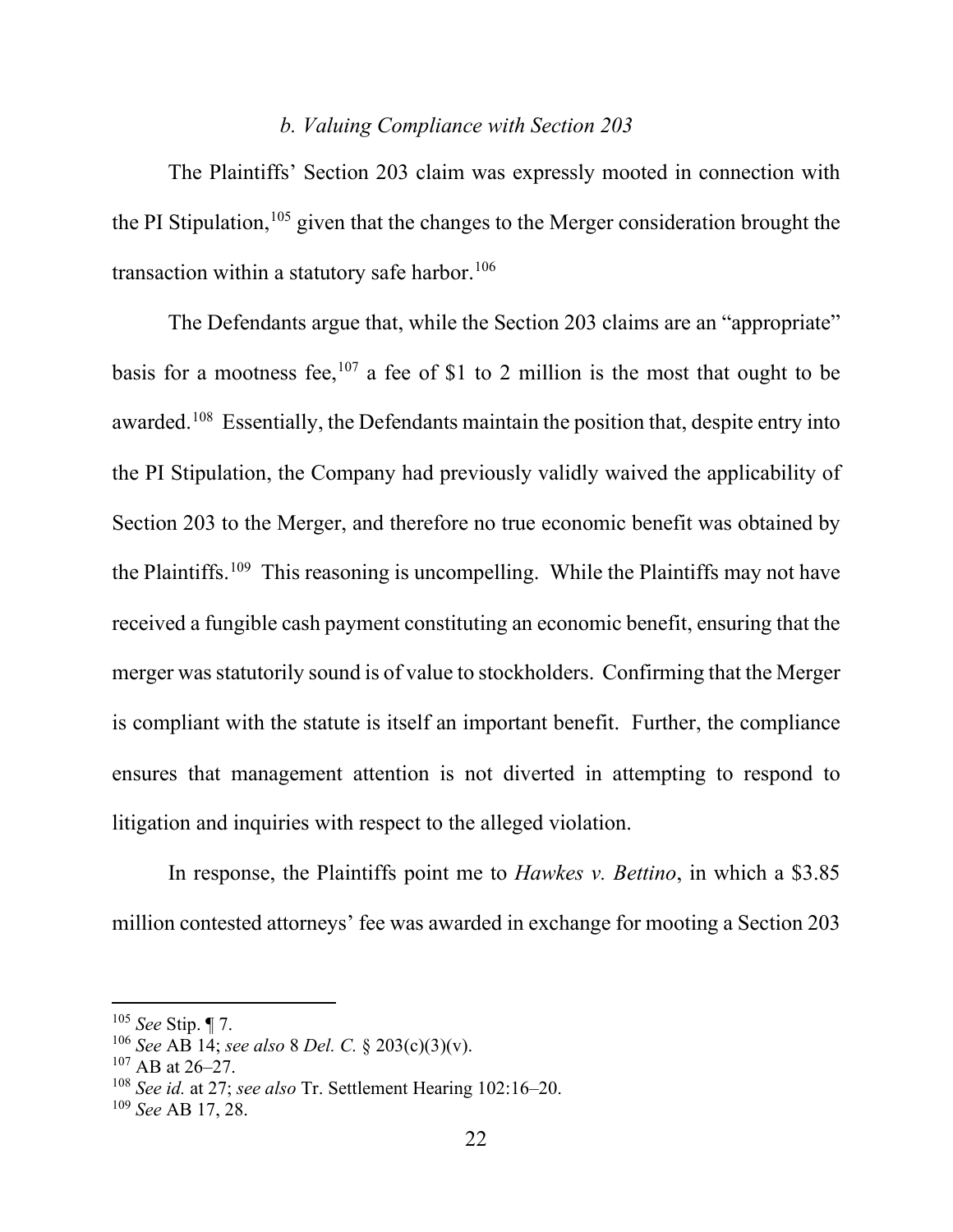violation prior to consummation of a business transaction.<sup>110</sup> I find that a substantial corporate benefit occurred here, and that the fee awarded in *Hawkes* is thus a helpful guidepost.

I note, however, the need to avoid duplicity in measuring an applicable award of fees. The *Hawkes* benefit included supplemental disclosures.<sup>111</sup> I treat disclosure as a separate benefit to be valued, and thus discount the *Hawkes* award by \$800,000.<sup>112</sup> This accounts for the additional disclosures regarding the litigation, which were included in the November 24 8-K. Altogether, an award of \$3.05 million is appropriate for the mooting of the Section 203 claims.

## *c. Valuing the Change in Voting Control*

The decrease in the individual Defendants' voting power worked a compensable benefit. In valuing that benefit, the Plaintiffs urge me to consider the Wedge and assign its shrinkage here an express valuation. In support of their position, they proffer the Expert Report of Benjamin Sacks, a financial economist (the "Sacks Report"). The Sacks Report purports to assign a concrete valuation to three separate avenues by which, Sacks argues, the Wedge was decreased in connection with the PI Stipulation: (1) the fact that Malone and Maffei's

<sup>110</sup> *See generally Hawkes v. Bettino*, C.A. No. 2020-0360-PAF (Del. Ch. Apr. 1, 2021) (TRANSCRIPT). 111 *See generally id.* 

<sup>112</sup> *See supra* Section II.B.1.a.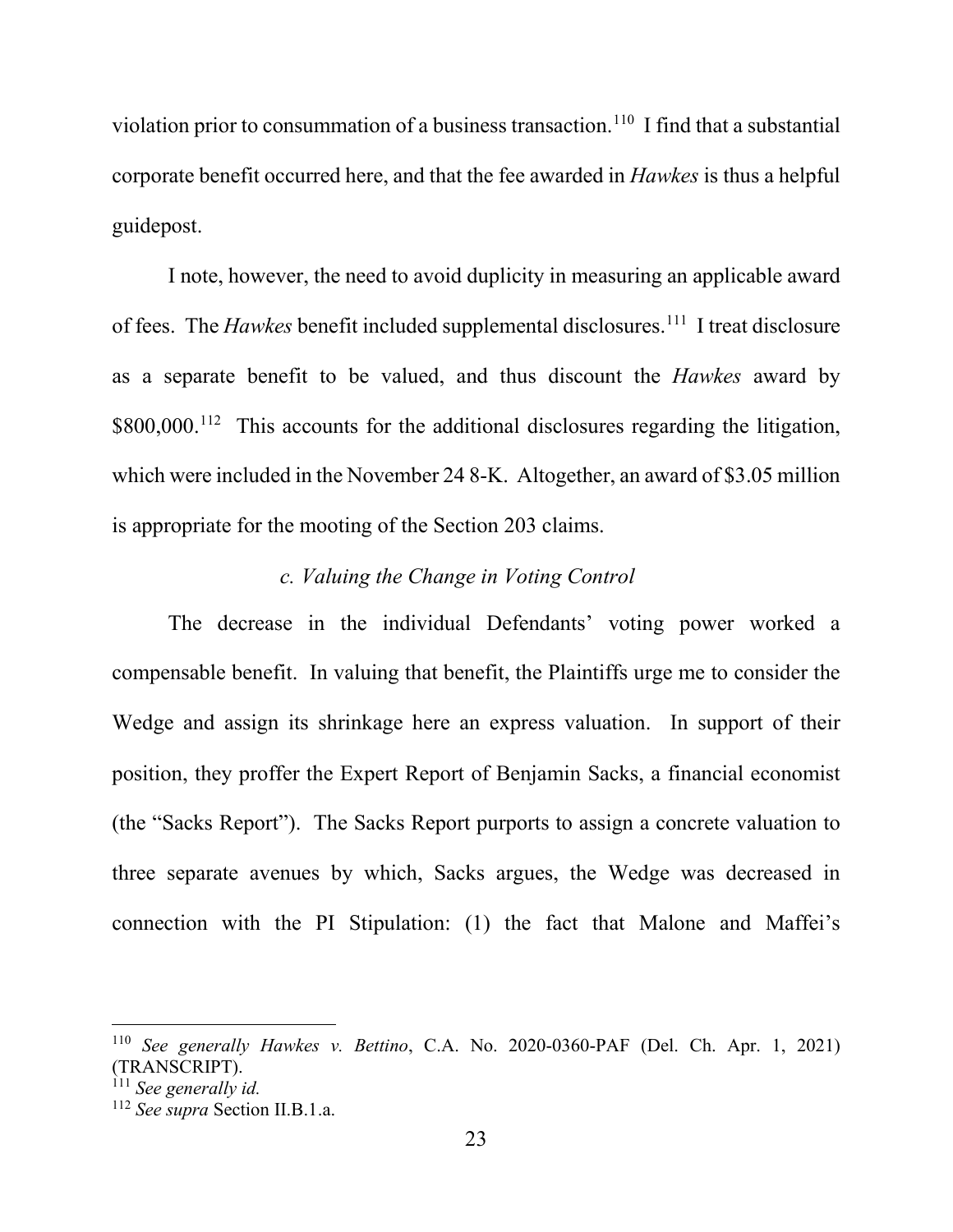consideration for the Merger was ultimately converted into non-voting Broadband Series C stock; (2) the fact that Maffei's high-vote Rollover Broadband Series B Options must now, upon exercise, be converted into non-voting Broadband Series C stock; and (3) the termination of the Exchange Agreement, which otherwise would have allowed Malone to retain 49% ownership of Broadband.<sup>113</sup>

To bolster the Sacks Report, the Plaintiffs point to "economists and investor groups," the SEC's Investor Advisory Committee, and statements of this Court in written opinions and oral rulings, supporting the concept that a Wedge can reduce firm value.114 While these sources support the *concept* of the Wedge, no additional mathematical reasoning has been provided to bolster Sacks's conclusion. I, too, find the concept of the Wedge compelling, but that does not equate with an immediate ability to quantify the concept. The Sacks Report, while providing one theory of quantification, does not persuade me of the appropriateness of the fee award its valuation is purported to justify:  $$18$  to  $$19$  million for this benefit alone.<sup>115</sup>

<sup>113</sup> *See* Unsworn Decl. Pursuant to 10 *Del. C.* § 3927 of Andrew E. Blumberg in Supp. of Pls.' Mot. For Att'ys' Fee Award Benefits Conferred by the Prelim. Inj. Stipulation, at Ex. 1., Dkt. No. 125.

<sup>114</sup> *See* OB 31.

<sup>&</sup>lt;sup>115</sup> I conclude that the Plaintiffs ask me to award \$18 to \$19 million on strength of the Wedge analysis by way of simple algebra. The Plaintiffs suggest a \$22 million award; they do not expressly lay out the formula by which they arrived at this number in their opening brief, but they urge that "The Section 203 and Disclosure Benefits Support a Fee Award of \$3 to \$4 million." *Id.*  at 51.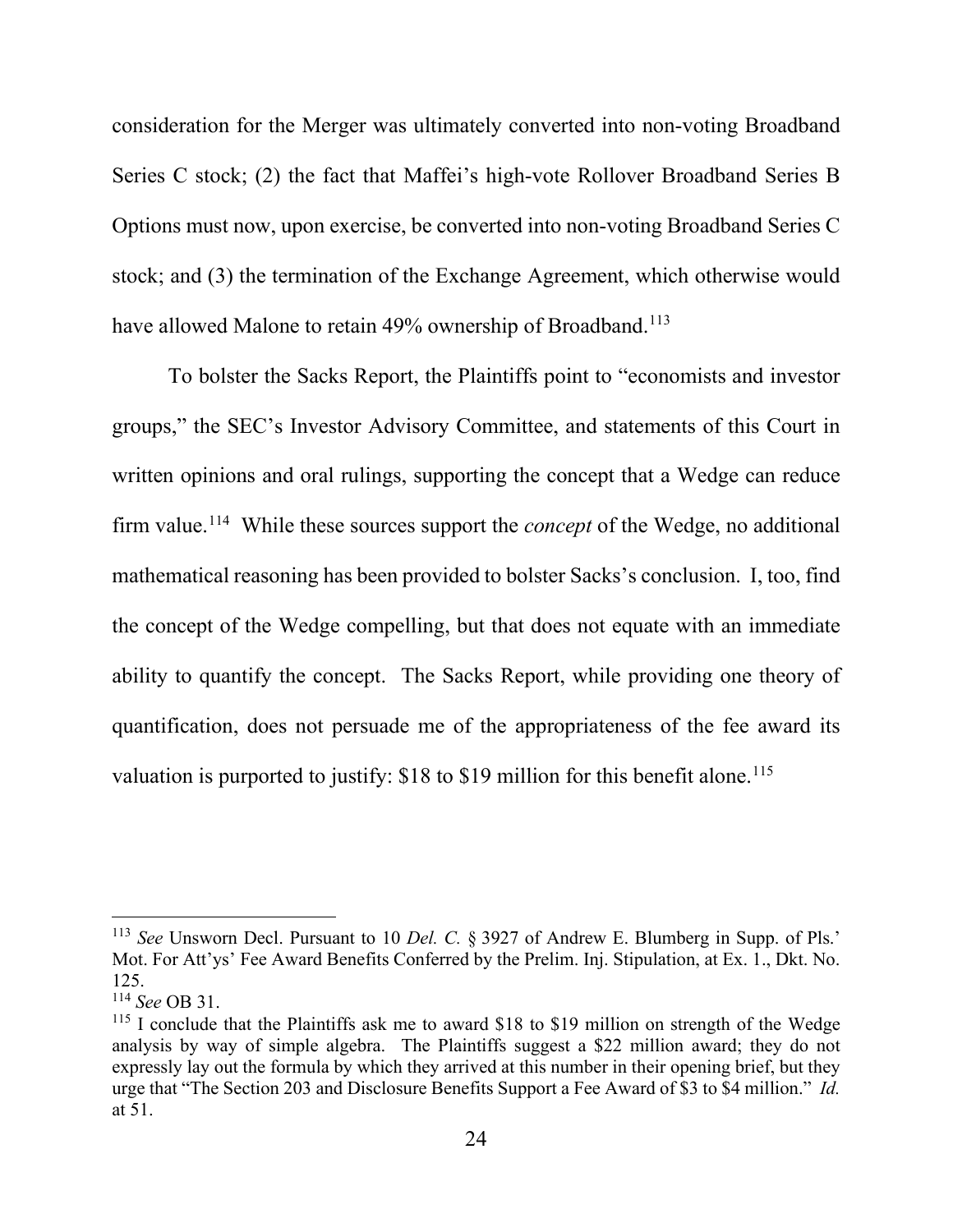Instead, I look again to precedent to determine a valuation for the change in voting control secured by the PI Stipulation. *In re Activision* is instructive.<sup>116</sup> That case involved the valuation of three major components: (1) a payment of \$275 million to the company; (2) a reduction in two directors' voting power, from 24.9% in the aggregate to 19.9%; and (3) the expansion of the applicable board of directors by two spots to be filled by independent directors.<sup>117</sup> The board of directors at issue also became facially independent as a result of the expansion.<sup>118</sup> The Court treated (1) separately but stated that an award of \$5 to 10 million for the reduction of voting power and the addition of two independent directors would be supported by precedent.119 In support, the Court cited a number of cases, each of which awarded between \$5.14 and \$8.5 million in fees for a variety of nonmonetary beneficial outcomes.120

Precedent further suggests that the addition of a single independent director could itself support an award of \$1 million in attorneys' fees.<sup>121</sup> Backing that value

<sup>116</sup> *In re Activision Blizzard, Inc. S'holders Litig.*, 124 A.2d 1025 (Del. Ch. 2015).

<sup>117</sup> *Id.* at 1071.

 $^{118}$  *Id.* 

<sup>119</sup> *Id.*

<sup>120</sup> *See id.* at 1071 n.30 (citing *In re Google Inc. Class C S'holder Litig.*, Cons. C.A. No. 7469-CS, at 109 (Del. Ch. Oct. 28, 2013) (TRANSCRIPT), then citing *In re Yahoo! S'holders Litig*., C.A. 3561-CC, Let. Op. at 1 (Del. Ch. Mar. 6, 2009), and then citing *Minneapolis Firefighters' Relief Assoc. v. Ceridian Corp.*, C.A. No., 2996-CC, Order at 2 (Del. Ch. Mar. 24, 2008)). <sup>121</sup> *In re Tile Shop Holdings, Inc. S'holder Derivative Litig.*, 10884-VCG, at 42 (Del. Ch. Aug. 23, 2018) (TRANSCRIPT).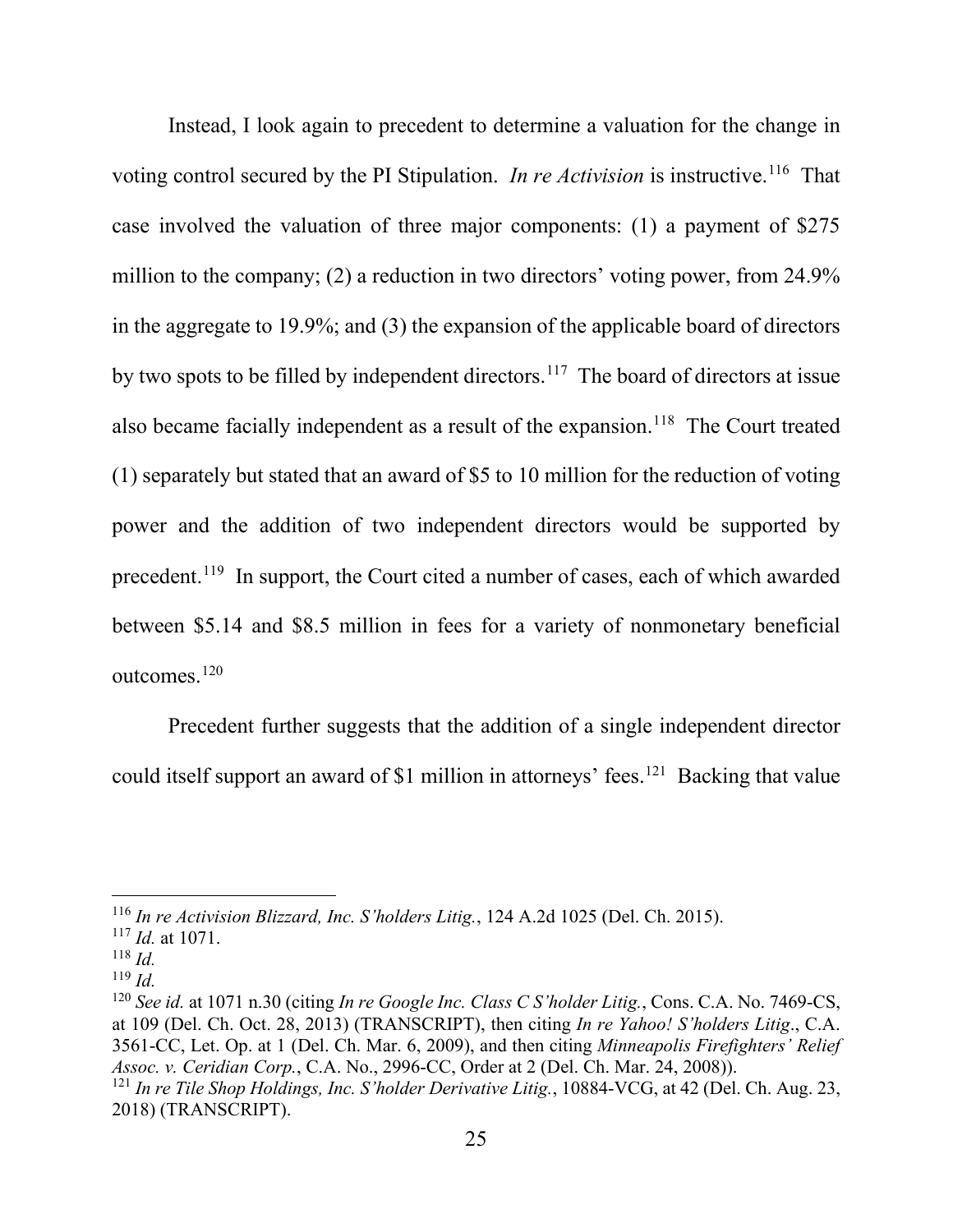(unachieved here) out of the *Activision* range suggests that an appropriate range for the reduction in voting control might here fall between \$3 and \$8 million.

I conclude that \$5.5 million, the midpoint of the adjusted range, is an appropriate award for the benefits relating to voting control achieved by the PI Stipulation. Multiple distinguishing facts here inform my conclusion but return it to the mean figure.

First, the *Activision* lead counsel achieved a change with respect to the facial independence of the board, which has not been accomplished here, counseling for a fee in the lower end of the range.

Further, the PI Stipulation prevented *de jure* control from being established, but ultimately Malone and Maffei remain in a position of soft control with respect to the combined company.<sup>122</sup> While this fact does not militate against receiving an award, moderation should guide the quantification of the fee.

On the other hand, the delta between the voting power of Malone and Maffei before and after the PI Stipulation here is roughly fourteen percent, <sup>123</sup> in comparison

<sup>122</sup> *See, e.g.*, OB 4 (discussing the "'soft control'" Malone and Maffei had in GCI by virtue of their pre-Merger 35% voting position). If 35% voting control can be viewed as soft control, 47% voting control of the combined company can likewise be considered soft control. *See, e.g.*, *id.* at 2 (identifying Malone and Maffei's voting control of the combined company as "approximately  $47\%$ ").

<sup>123</sup> *See, e.g.*, *id.* ("[T]he PI Stipulation reduced [Malone and Maffei's] collective voting power on an absolute basis, taking their combined vote from over 61% in the post-Merger company to approximately 47%."); *but see* FAC ¶ 179 ("[T]he two will have 66.6% of the voting power of the combined company taking into account the exercise of Maffei's rolled options and the conversion of Malone's "C" shares as permitted by the Exchange Agreement"). Because Maffei's GCI Series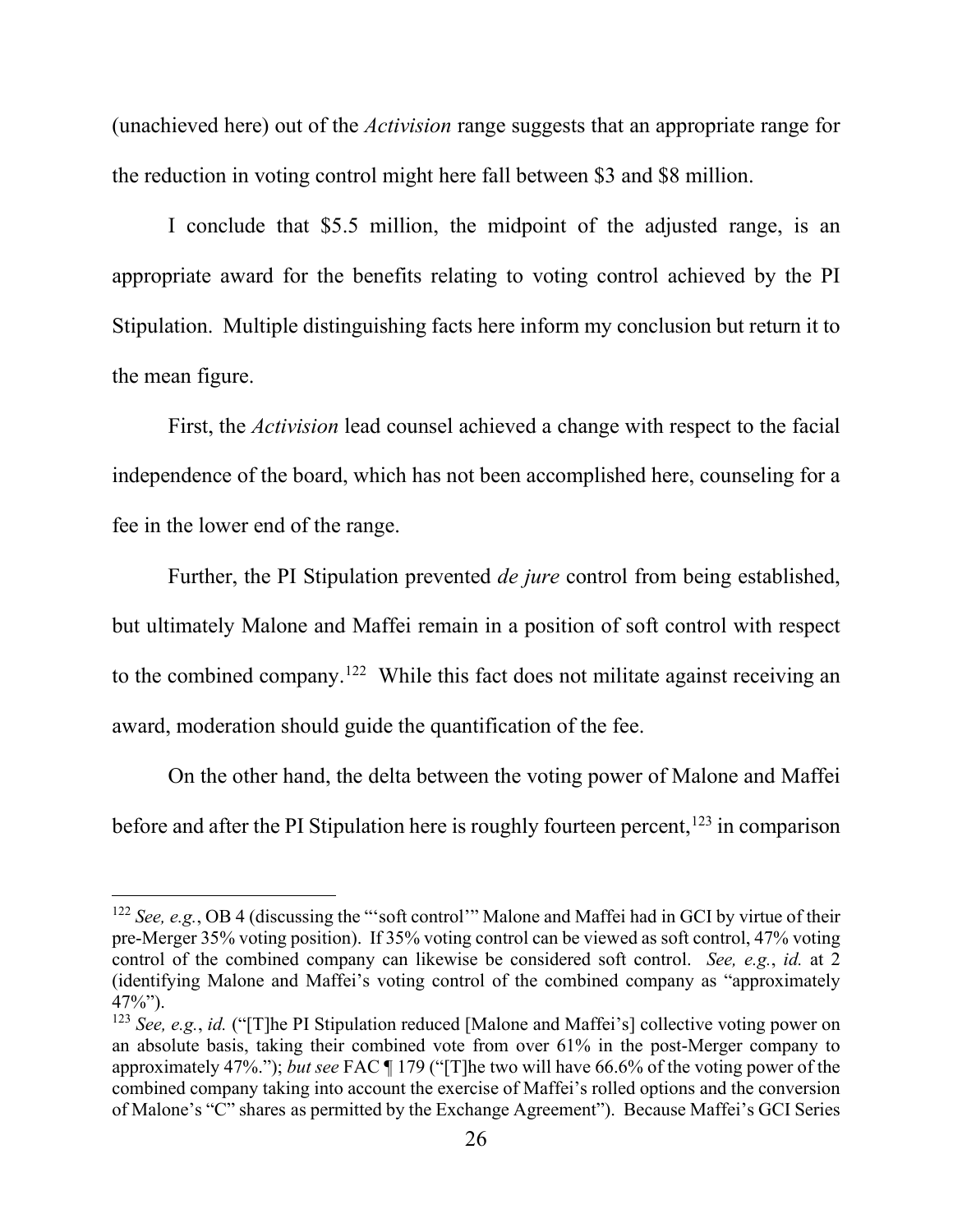to the five percent change in *Activision*, <sup>124</sup> suggesting that the fees awarded should perhaps be nudged upwards.

This delta leads the Plaintiffs to suggest that the value of voting control should be subject to a concomitant multiplier (approximately three), and to propose a range of \$9 to \$24 million in fees associated with the voting control. I cannot agree with this proposition. The stockholders' position was certainly improved, but not so dramatically as to invite an award of fees well exceeding the precedential ranges in *Activision* and the cases to which it cites.

On balance, an award of \$5.5 million with respect to the voting control change is appropriate. This sits comfortably within the range promulgated in *Activision* as adjusted for the two additional board seats. It further rewards the Plaintiffs for preventing *de jure* control, but acknowledges the reality that Malone and Maffei likely still maintain soft control over the combined company post-Merger. It also accounts for the fact that a facially independent board of directors was not established here.

B Options were not exercised, and because his Rollover Broadband Series B Options must now collapse into non-voting Broadband Series C stock upon exercise, I do not include them in the delta calculation. I do not consider the Exchange Agreement conversion because the agreement has been terminated. Relatedly, the Plaintiffs, in their First Amended Complaint, also urge the conclusion that the potential to achieve 66.6% of the vote was a motivator for Malone and Maffei, as it would allow the two to overcome the supervoting provisions in Broadband's certificate of incorporation with respect to future transactions. *See id.* ¶ 203. Because this change was speculative in nature, given that it hinged on Maffei's decision as to whether to exercise his Rollover Broadband Series B Options, I do not credit it in the award here. <sup>124</sup> *Activision*, 124 A.3d at 1071.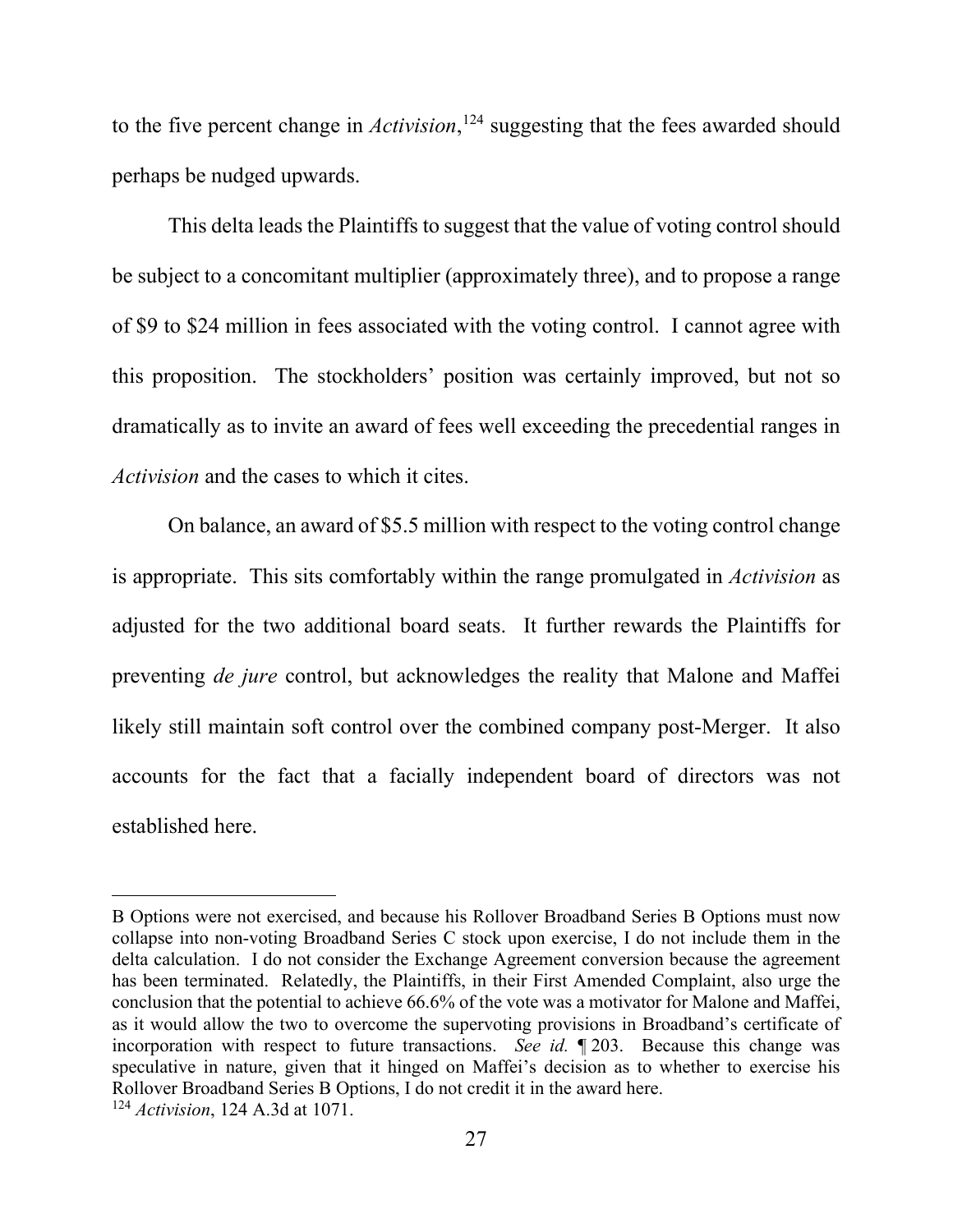In sum, then, an appropriate fee for the benefit acquired for the corporation is \$9.35 million in total: \$3.05 million for resolution of the Section 203 claim; \$800,000 for the improved disclosures pertaining to conflicted directors, special committee members, and financial advisors; and \$5.5 million accorded to the change in voting control.

#### 2. The Remaining *Sugarland* Factors and the Lodestar Cross-Check

The remainder of the *Sugarland* factors are comparatively straightforward to address. The case was taken by the Plaintiffs' counsel on a contingent basis, and the experience, skill, standing and ability of both the Plaintiffs' and the Defendants' counsel are well known to this Court to be exemplary. The litigation here was complex, not only in the sense that the underlying transaction was complex, but also logistically with respect to the expedited timeline seeking relief in advance of the stockholder vote.

*Sugarland* also highlights that the time and effort of counsel must be recognized. Given the course of expedited discovery, the Plaintiffs' counsel received almost eleven thousand documents and took five depositions, while preparing briefing and argument *and* also negotiating the PI Stipulation in parallel. Prior to the PI Stipulation, the Plaintiffs' counsel had devoted over 2,700 hours to this matter, which such total is truncated due to both the expedited schedule and the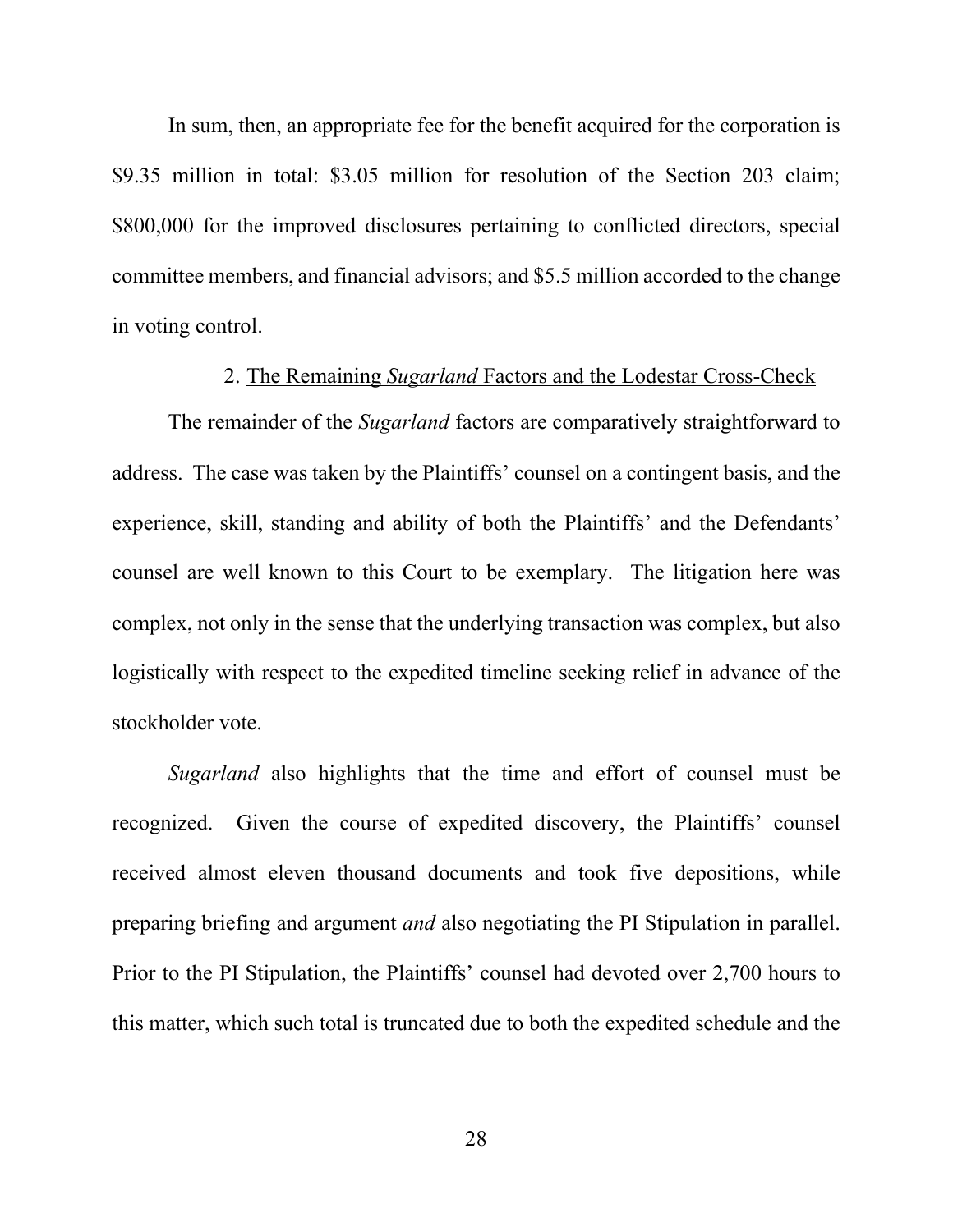determination that it was appropriate to enter into the PI Stipulation ahead of additional depositions, briefing, and argument.

To prevent granting of windfall awards, this Court has historically considered hours worked as a "crosscheck."<sup>125</sup> The Plaintiffs' counsel reported in their Opening Brief that they worked 2,716.4 hours prior to the PI Stipulation, which they value at approximately \$1.6 million.126 Assuming an award of \$9.35 million, this implies an hourly rate of \$3,442.06. In light of the contingent nature of the litigation, I find this is within the range of precedents and confirms the fee award granted here is not a windfall.

In sum, each of the *Sugarland* factors weighs in favor of an award of attorneys' fees to the Plaintiffs' counsel of \$9.35 million, exclusive of the settlement fee award.

#### **III. CONCLUSION**

The Plaintiffs' Motion for Attorneys' Fees is GRANTED in the amount of \$9,350,000. An appropriate Order is attached.

<sup>125</sup> *Olson v. ev3, Inc.*, 2011 WL 704409, at \*8 (Del. Ch. Feb. 21, 2011).  $126$  OB 57.